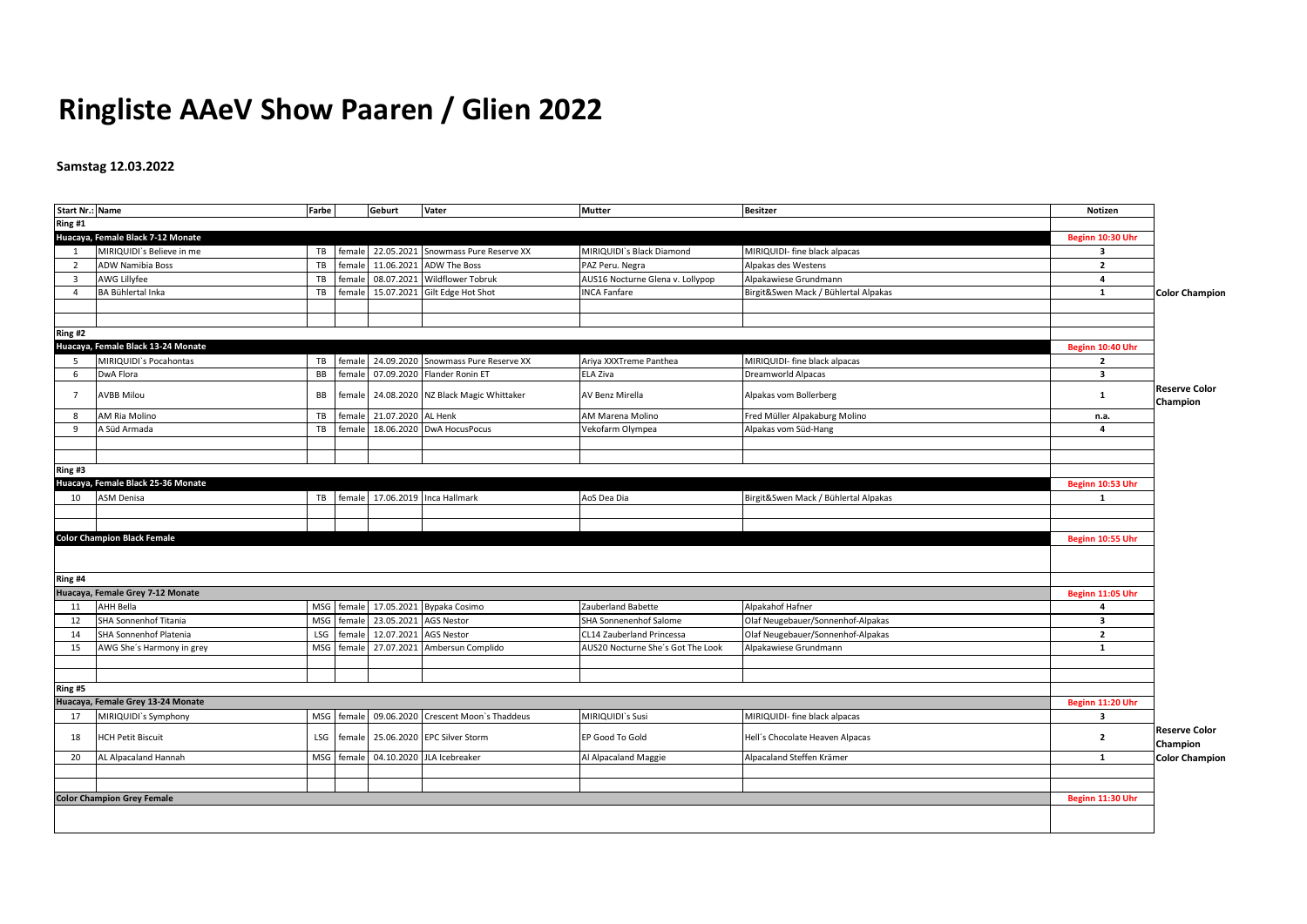| <b>Start Nr.: Name</b> |                                            | Farbe |             | Geburt               | Vater                                           | Mutter                         | <b>Besitzer</b>                      | Notizen                 |                                  |
|------------------------|--------------------------------------------|-------|-------------|----------------------|-------------------------------------------------|--------------------------------|--------------------------------------|-------------------------|----------------------------------|
| Ring #6                |                                            |       |             |                      |                                                 |                                |                                      |                         |                                  |
|                        | Huacaya, Female Roan 7-12 Monate           |       |             |                      |                                                 |                                |                                      | Beginn 11:37 Uhr        |                                  |
| 22                     | <b>BLUE MOON TORTIE</b>                    |       | Roan female | 19.08.2021           | NZSUMMERHILL LEOPARD HERMES                     | PRO PEARL VOM OBERBERG         | blue moon ALPACAS                    | $\overline{2}$          | <b>Reserve Color</b><br>Champion |
| 23                     | <b>Blue Moon Grace</b>                     | Roan  | female      | 16.03.2021           | NZSUMMERHILL LEOPARD HERMES                     | ASPN QUIET STORM               | blue moon ALPACAS                    | $\overline{\mathbf{3}}$ |                                  |
| 13                     | AHH Maya                                   | Roan  | female      | 12.06.2021           | APL Jermone                                     | <b>AHH Stracciatella</b>       | Alpakahof Hafner                     | $\mathbf{1}$            | <b>Color Champion</b>            |
|                        |                                            |       |             |                      |                                                 |                                |                                      |                         |                                  |
|                        | <b>Color Champion Roan Female</b>          |       |             |                      |                                                 |                                |                                      | Beginn 11:45 Uhr        |                                  |
|                        |                                            |       |             |                      |                                                 |                                |                                      |                         |                                  |
| Ring #7                |                                            |       |             |                      |                                                 |                                |                                      |                         |                                  |
|                        | Huacaya, Female Brown 7-12 Monate          |       |             |                      |                                                 |                                |                                      | Beginn 11:48 Uhr        |                                  |
| 24                     | AVBB Donna                                 | LB    | female      |                      | 19.05.2021 AVBB Dexter                          | <b>AVBB Clark's First Lady</b> | Alpakas vom Bollerberg               | 4                       |                                  |
| 25                     | <b>ADW Flamings Shadow</b>                 | DB    | female      |                      | 27.05.2021 ADW Manhattans Flaming Star          | <b>TNC Shakira</b>             | Alpakas des Westens                  | $\mathbf{1}$            |                                  |
| 27                     | <b>HPY Rhoska</b>                          | MB    | female      | 28.06.2021           | <b>BY Cosimo</b>                                | Alba Spot On                   | Happy Alpakas / Timo Krämer          | $\overline{\mathbf{3}}$ |                                  |
| 28                     | BA Bühlertal Ilea                          | LB    | female      |                      | 13.07.2021 Gilt Edge Hot Shot                   | BA Bühlertal Diva              | Birgit&Swen Mack / Bühlertal Alpakas | 6                       |                                  |
| 29                     | EHA Highlanders Iberia                     | MB    | female      | 31.07.2021           | <b>AHL TruHighlander</b>                        | Wessex Aqueda                  | Frank Skorek Elbenhof Alpaka         | $\overline{2}$          |                                  |
| 30                     | A Süd Jemma                                | MB    | female      | 29.08.2021           | <b>DwA Medicus</b>                              | AoD Germania                   | Alpakas vom Süd-Hang                 | 5                       |                                  |
|                        |                                            |       |             |                      |                                                 |                                |                                      |                         |                                  |
|                        |                                            |       |             |                      |                                                 |                                |                                      |                         |                                  |
| Ring #8                |                                            |       |             |                      |                                                 |                                |                                      |                         |                                  |
| Huacaya,               | Female Brown 13-24 Monate                  |       |             |                      |                                                 |                                |                                      | Beginn 12:09 Uhr        |                                  |
| 31                     | DwA Widdow                                 | MB    | female      |                      | 09.05.2020 Flanders Ronin ET                    | DwA Whisper                    | Dreamworld Alpacas                   | $\overline{\mathbf{4}}$ |                                  |
| 32                     | Pakahara Victoria                          | LB    | female      | 08.06.2020 Crespo    |                                                 | EP Cambridge Chateaux          | Pakahara Alpakas                     | 6                       |                                  |
| 33                     | <b>WEST Exquisita</b>                      | MB    | female      |                      | 22.07.2020 MillDUck Oregon                      | <b>WEST Peruvian Evoque</b>    | <b>Westfalen Alpacas</b>             | $\mathbf 1$             | <b>Reserve Color</b><br>Champion |
| 34                     | AL Alpacaland Bea                          | MB    | female      | 28.07.2020 BY Cosimo |                                                 | Al Alpacaland Joeline          | Alpacaland Steffen Krämer            | 5                       |                                  |
| 35                     | <b>ADV Arielle</b>                         | DB    | female      |                      | 03.08.2020 ADW Manhattans Geronimo              | ASM INCA Hallmarks Roxana      | Detlef Räsener/Alpakas vom Weinberg  | $\overline{2}$          |                                  |
| 47                     | <b>ALT Carina</b>                          | MB    | female      |                      | 07.06.2020 Flanders Ronin                       | ALT Catalina                   | G. Mann                              | $\overline{\mathbf{3}}$ |                                  |
|                        |                                            |       |             |                      |                                                 |                                |                                      |                         |                                  |
| Ring #9                |                                            |       |             |                      |                                                 |                                |                                      |                         |                                  |
| Huacaya,               | <b>Female Brown 25-36 Monate</b>           |       |             |                      |                                                 |                                |                                      | Beginn 12:21 Uhr        |                                  |
| 36                     | Sun Star Yumbilla                          | LB    | female      |                      | 10.02.2020 Timbertop CT Grand Slam              | alpacasRstyle Niagara          | Sun Star Alpacas                     | 1                       | <b>Color Champion</b>            |
|                        |                                            |       |             |                      |                                                 |                                |                                      |                         |                                  |
|                        |                                            |       |             |                      |                                                 |                                |                                      |                         |                                  |
|                        | <b>Color Champion Brown Female</b>         |       |             |                      |                                                 |                                |                                      | Beginn 12:23 Uhr        |                                  |
|                        |                                            |       |             |                      |                                                 |                                |                                      |                         |                                  |
|                        |                                            |       |             |                      |                                                 |                                |                                      |                         |                                  |
|                        |                                            |       |             |                      | Mittagspause 12:30-13:30 Uhr                    |                                |                                      |                         |                                  |
|                        |                                            |       |             |                      |                                                 |                                |                                      |                         |                                  |
|                        |                                            |       |             |                      |                                                 |                                |                                      |                         |                                  |
| <b>Ring #10</b>        |                                            |       |             |                      |                                                 |                                |                                      |                         |                                  |
|                        | Huacaya, Female Med./Dark Fawn 7-12 Monate |       |             |                      |                                                 |                                |                                      | Beginn 13:30 Uhr        |                                  |
| 37                     | Sun Star KayLeigh                          | MF    | female      |                      | 27.03.2021 AHL Peruvian TruHighlander           | alpacasRstyle Katarina         | Sun Star Alpacas                     | $\overline{4}$          |                                  |
| 38                     | CLA Commanchen's Jadora                    | MF    | female      | 10.05.2021           | SWS Severino                                    | CLA Commanchen's Esme          | Commanchenland-Alpakas               | 5                       |                                  |
| 40                     | ADW Nalani                                 | MF    | female      | 20.05.2021           | MM A Wanted Man                                 | Silverstone November Rain      | Alpakas des Westens                  | $\overline{2}$          |                                  |
| 41                     | <b>AWG Britannia</b>                       | DF    | female      | 05.06.2021           | <b>Wildflower Tobruk</b>                        | <b>AWG TruBeverly</b>          | Alpakawiese Grundmann                | $\overline{\mathbf{3}}$ |                                  |
| 26                     | Sun Star Kassandra                         | LB    |             |                      | female 27.05.2021 Majestic Meadows A Wanted Man | Sun Star Kate                  | Sun Star Alpacas                     | $\mathbf{1}$            |                                  |
|                        |                                            |       |             |                      |                                                 |                                |                                      |                         |                                  |
|                        |                                            |       |             |                      |                                                 |                                |                                      |                         |                                  |
|                        |                                            |       |             |                      |                                                 |                                |                                      |                         |                                  |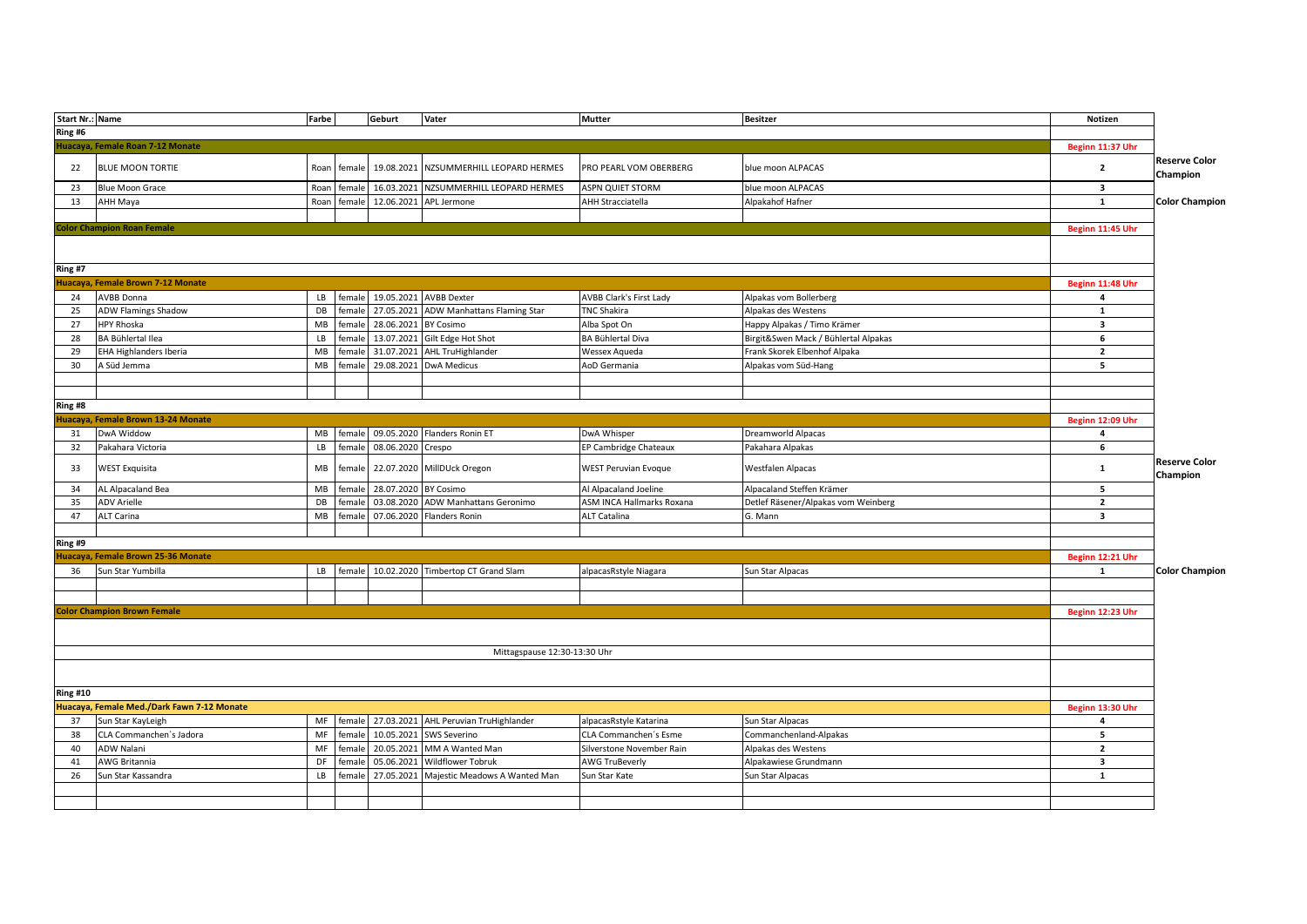| <b>Start Nr.: Name</b> |                                             | Farbe |        | Geburt                            | Vater                                             | Mutter                         | <b>Besitzer</b>                      | Notizen                 |                                  |
|------------------------|---------------------------------------------|-------|--------|-----------------------------------|---------------------------------------------------|--------------------------------|--------------------------------------|-------------------------|----------------------------------|
| <b>Ring #11</b>        |                                             |       |        |                                   |                                                   |                                |                                      |                         |                                  |
|                        | Huacaya, Female Med./Dark Fawn 7-12 Monate  |       |        |                                   |                                                   |                                |                                      | Beginn 13:43 Uhr        |                                  |
| 42                     | ALT Cassandra                               | MF    |        | female 11.07.2021                 | ALT Igol                                          | ALT Catalina                   | G. Mann                              | $\overline{\mathbf{3}}$ |                                  |
| 43                     | AVW Emilio's Mia                            | DF    | female | 12.07.2021                        | <b>AVW Highland Emilio</b>                        | AVW Pogy's Princes             | Detlef Räsener/Alpakas vom Weinberg  | $\overline{a}$          |                                  |
| 44                     | <b>SHA Sonnenhof Moonlight</b>              | MF    | female | 16.07.2021                        | MQ Miriquidi Titanium's Sun Star                  | <b>SHA Sonnenhof Milaine</b>   | Olaf Neugebauer/Sonnenhof-Alpakas    | 5                       |                                  |
| 45                     | <b>AADL Marie</b>                           | MF    | female | 16.07.2021                        | Algoma Chaska                                     | AZHO ProLeonor vom Oberberg    | Alpaka an der Leine                  | $\overline{2}$          |                                  |
| 21                     | Sun Star Mystic                             | MF    | female | 01.06.2021                        | Timbertop CT Grand Slam                           | MMU Munayki                    | Sun Star Alpacas                     | 1                       |                                  |
|                        |                                             |       |        |                                   |                                                   |                                |                                      |                         |                                  |
| <b>Ring #12</b>        |                                             |       |        |                                   |                                                   |                                |                                      |                         |                                  |
|                        | Huacaya, Female Med./Dark Fawn 13-24 Monate |       |        |                                   |                                                   |                                |                                      | Beginn 13:53 Uhr        |                                  |
| 46                     | Alpaka Glück Starnight                      | DF    | female |                                   | 30.05.2020 Waiheke Starlight                      | NZ Southern Marmelade          | Alpaka Glück                         | 6                       |                                  |
| 48                     | AV Benz Jule                                | MF    | female |                                   | 08.06.2020 Algoma Chaska                          | AV Benz Joena                  | Alpaka an der Leine                  | $\overline{\mathbf{3}}$ |                                  |
| 49                     | BA Bühlertal Hazel                          | MF    | female |                                   | 15.06.2020 Gilt Edge Hot Shot                     | Quality Line Cambridge Dignity | Birgit&Swen Mack / Bühlertal Alpakas | 5                       |                                  |
| 50                     | AVW Emilio's Harmony                        | MF    | female |                                   | 25.06.2020 AVW Highland Emilio                    | AVW Pogy's Princes             | Detlef Räsener/Alpakas vom Weinberg  | $\mathbf{1}$            | <b>Reserve Color</b><br>Champion |
| 51                     | BA Bühlertal Haily                          | MF    | female |                                   | 08.07.2020 Gilt Edge Hot Shot                     | Quality Line Gina              | Birgit&Swen Mack / Bühlertal Alpakas | $\overline{a}$          |                                  |
| 52                     | MIRIQUIDI`s Thalita                         | DF    | female |                                   | 18.07.2020 Snowmass Everlasting Highlander        | Arija Pure Reserve's Talulah   | MIRIQUIDI- fine black alpacas        | $\overline{2}$          |                                  |
| 55                     | SHA Sonnenhof Asmara                        | MF    | female | 20.08.2020                        | MQ Miriquidi Titanium's Sun Star                  | SHA Sonnenenhof Milu           | Olaf Neugebauer/Sonnenhof-Alpakas    | $\overline{7}$          |                                  |
|                        |                                             |       |        |                                   |                                                   |                                |                                      |                         |                                  |
|                        |                                             |       |        |                                   |                                                   |                                |                                      |                         |                                  |
| <b>Ring #13</b>        |                                             |       |        |                                   |                                                   |                                |                                      |                         |                                  |
|                        | Huacaya, Female Med./Dark Fawn 13-24 Monate |       |        |                                   |                                                   |                                |                                      | Beginn 14:06 Uhr        |                                  |
|                        |                                             |       |        |                                   |                                                   |                                |                                      |                         |                                  |
|                        |                                             |       |        |                                   |                                                   |                                |                                      |                         |                                  |
| <b>Ring #14</b>        |                                             |       |        |                                   |                                                   |                                |                                      |                         |                                  |
|                        | Huacaya, Female Med./Dark Fawn 25-36 Monate |       |        |                                   |                                                   |                                |                                      | Beginn 14:19 Uhr        |                                  |
| 56                     | <b>WEST Peruvian Corazon</b>                | MF    | female |                                   | 07.05.2019 SMG Quechua's Tsunami                  | <b>WEST Peruvian Charlet</b>   | <b>Westfalen Alpacas</b>             | 1                       | <b>Color Champion</b>            |
|                        |                                             |       |        |                                   |                                                   |                                |                                      |                         |                                  |
|                        |                                             |       |        |                                   |                                                   |                                |                                      |                         |                                  |
|                        | <b>Color Champion Med./Dark Fawn Female</b> |       |        |                                   |                                                   |                                |                                      | Beginn 14:23 Uhr        |                                  |
|                        |                                             |       |        |                                   |                                                   |                                |                                      |                         |                                  |
| <b>Ring #15</b>        |                                             |       |        |                                   |                                                   |                                |                                      |                         |                                  |
|                        | Suri, Female Black 13-24 Monate             |       |        |                                   |                                                   |                                |                                      | Beginn 14:35 Uhr        |                                  |
| 57                     | SR Merida                                   | TB    |        | female 25.07.2020                 | Tamaris                                           | Canchones Prophecy             | Suri Revolution                      | 1                       |                                  |
|                        |                                             |       |        |                                   |                                                   |                                |                                      |                         |                                  |
| <b>Ring #16</b>        |                                             |       |        |                                   |                                                   |                                |                                      |                         |                                  |
|                        | uri, Female Black 37-48 Monate              |       |        |                                   |                                                   |                                |                                      | Beginn 14:38 Uhr        |                                  |
| 58                     | Tamaris                                     | TB    | female |                                   | 01.06.2018 Cinders from Ricochet Ranch            | <b>GLR Kayia</b>               | Suri Revolution                      | 1                       |                                  |
|                        |                                             |       |        |                                   |                                                   |                                |                                      |                         |                                  |
| <b>Ring #17</b>        |                                             |       |        |                                   |                                                   |                                |                                      |                         |                                  |
|                        | Suri, Female Multicolor 13-24 Monate        |       |        |                                   |                                                   |                                |                                      | Beginn 14:40 Uhr        |                                  |
| 59                     | ALA Royana                                  |       |        |                                   | Multi female 15.07.2020 Surilana Royal Innovation | <b>ARA Tinkerbell</b>          | Auenland Alpakas                     | $\mathbf{1}$            |                                  |
|                        |                                             |       |        |                                   |                                                   |                                |                                      |                         |                                  |
| <b>Ring #18</b>        |                                             |       |        |                                   |                                                   |                                |                                      |                         |                                  |
|                        | <b>uri, Female Beige 7-12 Monate</b>        |       |        |                                   |                                                   |                                |                                      | Beginn 14:43 Uhr        |                                  |
| 60                     | <b>ALA Mystic SunBeam</b>                   | LF    |        |                                   | female 07.06.2021 Surilana Surpass                | <b>EHA Ebony</b>               | <b>Auenland Alpakas</b>              | 1                       | <b>Grand Champion</b>            |
|                        |                                             |       |        |                                   |                                                   |                                |                                      |                         |                                  |
| <b>Ring #19</b>        |                                             |       |        |                                   |                                                   |                                |                                      |                         |                                  |
|                        | Suri, Female White 7-12 Monate              |       |        |                                   |                                                   |                                |                                      | Beginn 14:45 Uhr        |                                  |
| 61                     | <b>EHA Elios Ibele</b>                      |       |        | WH   female   19.07.2021 EHA Elio |                                                   | Surilana Isotope               | Frank Skorek Elbenhof Alpaka         | 1                       |                                  |
|                        |                                             |       |        |                                   |                                                   |                                |                                      |                         |                                  |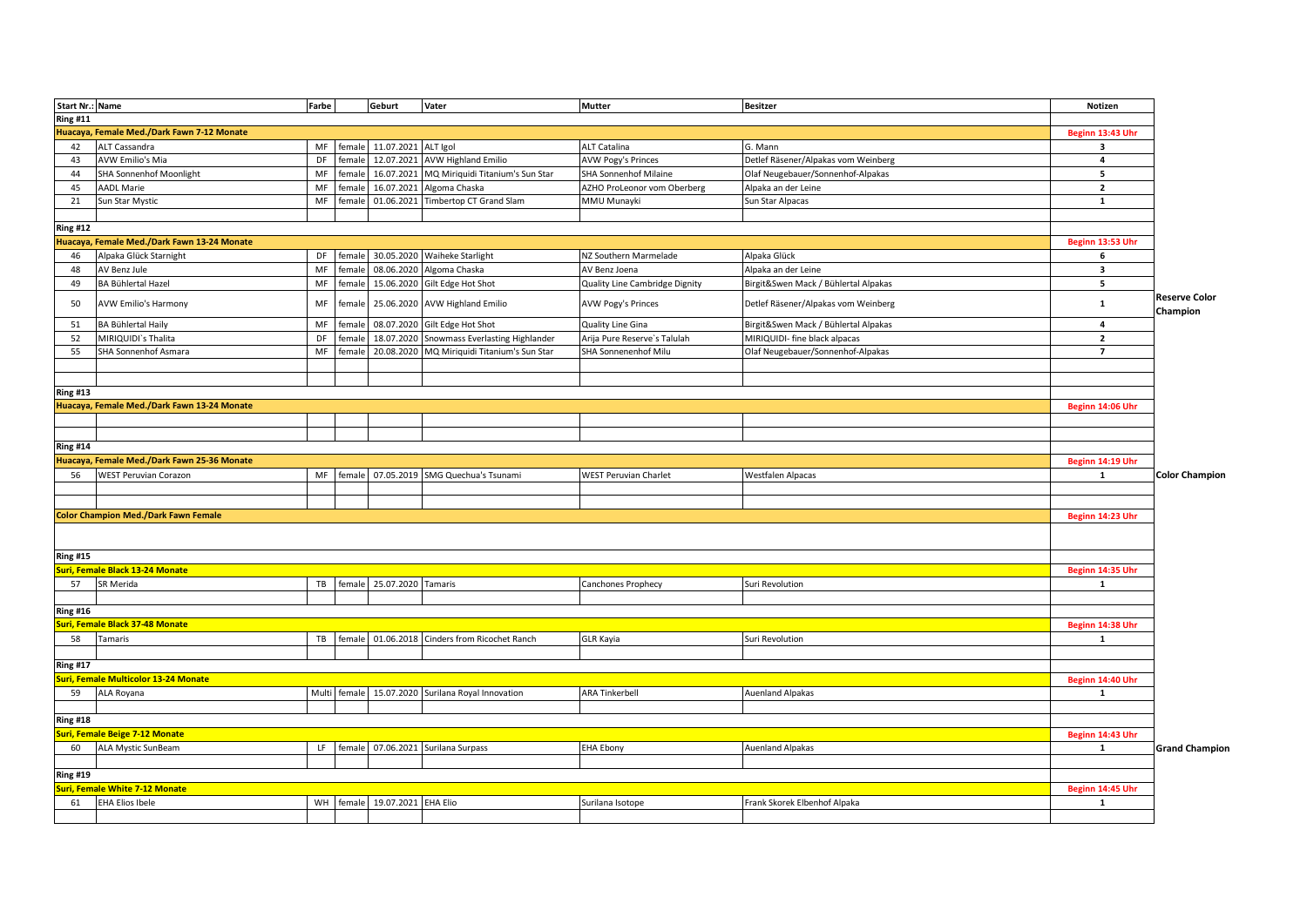|                       | Start Nr.: Name                              | Farbe      |        | Geburt                              | Vater                                                       | <b>Mutter</b>                       | <b>Besitzer</b>                      | Notizen                 |                                               |
|-----------------------|----------------------------------------------|------------|--------|-------------------------------------|-------------------------------------------------------------|-------------------------------------|--------------------------------------|-------------------------|-----------------------------------------------|
| Ring #20              |                                              |            |        |                                     |                                                             |                                     |                                      |                         |                                               |
|                       | <b>Suri, Female White 13-24 Monate</b>       |            |        |                                     |                                                             |                                     |                                      | Beginn 14:48 Uhr        |                                               |
| 62                    | ALSU Cashmere                                | WH         |        | female 13.06.2020 Surico Vivo       |                                                             | Surico Gabriela                     | AlpaSuri GbR                         | $\overline{2}$          |                                               |
| 63                    | EHA Conners Hanna                            | WH         | female |                                     | 18.06.2020 EHA Octans Connors                               | EHA Mystery Mans Dakota             | Frank Skorek Elbenhof Alpaka         | $\mathbf{1}$            | Reserve Grand<br>Champion                     |
|                       |                                              |            |        |                                     |                                                             |                                     |                                      |                         |                                               |
| Ring #20a             |                                              |            |        |                                     |                                                             |                                     |                                      |                         |                                               |
|                       | Suri, Female White 25-36 Monate              |            |        |                                     |                                                             |                                     |                                      | Beginn 14:53 Uhr        |                                               |
| 207                   | Star Suri Florentina                         |            |        |                                     | WH   female 30.06.2019   Surilana Peruvian Royal Innovation | <b>STAR Florenzia</b>               | Saubachtal-Alpakaranch               | 1                       |                                               |
| <b>Ring #21</b>       |                                              |            |        |                                     |                                                             |                                     |                                      |                         |                                               |
|                       | <b>Suri, Female White 37-48 Monate</b>       |            |        |                                     |                                                             |                                     |                                      | Beginn 14:53 Uhr        |                                               |
| 64                    | <b>SURICO Gretchen</b>                       | <b>WH</b>  |        |                                     | female 08.04.2018 SURICO Tangier                            | <b>SURICO Giselle</b>               | AlpaSuri GbR                         | 1                       |                                               |
|                       |                                              |            |        |                                     |                                                             |                                     |                                      |                         |                                               |
|                       | <b>Best of Suri Female</b>                   |            |        |                                     |                                                             |                                     |                                      | Beginn 14:55 Uhr        |                                               |
|                       |                                              |            |        |                                     |                                                             |                                     |                                      |                         |                                               |
|                       |                                              |            |        |                                     |                                                             |                                     |                                      |                         |                                               |
|                       |                                              |            |        |                                     |                                                             |                                     |                                      |                         |                                               |
| Ring #22              |                                              |            |        |                                     |                                                             |                                     |                                      |                         |                                               |
|                       | Huacaya, Female Appalossa 7-12 Monate        |            |        |                                     |                                                             |                                     |                                      | Beginn 15:16 Uhr        |                                               |
| 65                    | AVHE Agripina vom Hof Erlenbruch             | App        | female | 03.08.2021                          | Snowmass Independence                                       | Miss Moneypenny                     | Alpakas vom Hof Erlenbruch           | $\overline{\mathbf{3}}$ |                                               |
| 66                    | AVHE LookALikeTwo vom Hof Erlenbruch         | App        | female | 15.08.2021                          | Arriba Momentous                                            | <b>ADW Mirage</b>                   | Alpakas vom Hof Erlenbruch           | $\overline{\mathbf{4}}$ |                                               |
| 67                    | BLUE MOON LEOPARD TIGER LILY                 | App        | female | 15.08.2021                          | <b>BLUE MOON TIGER</b>                                      | LYA POINT WITNESS                   | blue moon ALPACAS                    | $\mathbf{1}$            | <b>Color Champion</b>                         |
| 68                    | BLUE MOON LEOPARD HAZEL                      | App        |        |                                     | female 25.08.2021 BLUE MOON APPMAN                          | <b>BLUE MOON NOUGAT</b>             | blue moon ALPACAS                    | $\overline{2}$          |                                               |
|                       |                                              |            |        |                                     |                                                             |                                     |                                      |                         |                                               |
|                       |                                              |            |        |                                     |                                                             |                                     |                                      |                         |                                               |
| $\overline{Ring}$ #23 |                                              |            |        |                                     |                                                             |                                     |                                      |                         |                                               |
|                       | Huacaya, Female Appalossa 13-24 Monate       |            |        |                                     |                                                             |                                     |                                      | Beginn 15:26 Uhr        |                                               |
| 69                    | CLA Commanchen's Indian Summer               | App        |        |                                     | female 27.07.2020 CCA Colorado                              | CLA Commanchen's Explosion of Color | Commanchenland-Alpakas               | $\mathbf{1}$            | <b>Reserve Color</b><br><b>Champion</b>       |
|                       |                                              |            |        |                                     |                                                             |                                     |                                      |                         |                                               |
|                       |                                              |            |        |                                     |                                                             |                                     |                                      |                         |                                               |
|                       | <b>Color Champion Appalossa Female</b>       |            |        |                                     |                                                             |                                     |                                      | Beginn 15:28 Uhr        |                                               |
|                       |                                              |            |        |                                     |                                                             |                                     |                                      |                         |                                               |
|                       |                                              |            |        |                                     |                                                             |                                     |                                      |                         |                                               |
|                       |                                              |            |        |                                     |                                                             |                                     |                                      |                         |                                               |
|                       |                                              |            |        |                                     |                                                             |                                     |                                      |                         |                                               |
| $\overline{Ring}$ #24 |                                              |            |        |                                     |                                                             |                                     |                                      |                         |                                               |
|                       | Huacaya, Female Multicolor 7-12 Monate       |            |        |                                     |                                                             |                                     |                                      | Beginn 15:31 Uhr        |                                               |
| 70                    | Pakahara Baja California                     | Multi      | female |                                     | 29.05.2021 Pakahara Colorido                                | ASPN Truly Indochine                | Pakahara Alpakas                     | $\mathbf{1}$            | <b>Reserve Color</b><br>Champion              |
| 16                    | CLA Commanchen's Jambalaja                   | <b>MRG</b> | female | 22.08.2021                          | CLA Commanchen's Ghostwriter                                | Fairytale Kaya                      | Commanchenland-Alpakas               | $\overline{2}$          |                                               |
|                       |                                              |            |        |                                     |                                                             |                                     |                                      |                         |                                               |
| <b>Ring #25</b>       |                                              |            |        |                                     |                                                             |                                     |                                      |                         |                                               |
|                       | Huacaya, Female Multicolor 13-24 Monate      |            |        |                                     |                                                             |                                     |                                      | Beginn 15:33 Uhr        |                                               |
| 71                    | BA Bühlertal Honey                           |            |        |                                     | Multi female 12.06.2020 Gilt Edge Hot Shot                  | Quality Line Gentle                 | Birgit&Swen Mack / Bühlertal Alpakas | $\mathbf{1}$            |                                               |
|                       |                                              |            |        |                                     |                                                             |                                     |                                      |                         |                                               |
|                       |                                              |            |        |                                     |                                                             |                                     |                                      |                         |                                               |
| <b>Ring #26</b>       |                                              |            |        |                                     |                                                             |                                     |                                      |                         |                                               |
|                       | Huacaya, Female Multicolor 25-36 Monate      |            |        |                                     |                                                             |                                     |                                      |                         |                                               |
|                       |                                              |            |        |                                     |                                                             |                                     |                                      | Beginn 15:35 Uhr        |                                               |
| 72                    | AHH Chloe                                    |            |        | Multi female 06.08.2019 AL Alberich |                                                             | <b>AHH Cleopatra</b>                | Alpakahof Hafner                     | $\mathbf{1}$            |                                               |
|                       |                                              |            |        |                                     |                                                             |                                     |                                      |                         |                                               |
|                       |                                              |            |        |                                     |                                                             |                                     |                                      |                         |                                               |
|                       | <b>Color Champion Multicolor Female</b>      |            |        |                                     |                                                             |                                     |                                      | Beginn 15:37 Uhr        |                                               |
|                       |                                              |            |        |                                     |                                                             |                                     |                                      |                         |                                               |
| $\overline{Ring}$ #27 |                                              |            |        |                                     |                                                             |                                     |                                      |                         |                                               |
|                       | Huacaya, Female Beige/Light Fawn 7-12 Monate |            |        |                                     |                                                             |                                     |                                      | Beginn 15:45 Uhr        |                                               |
| 74                    | DwA Cosmopolitan                             | LF.        | female |                                     | 04.05.2021 SWS Satinero                                     | DwA Cassiopeia                      | Dreamworld Alpacas                   | $\overline{2}$          |                                               |
| 75                    | AVBB Ivy                                     | LF         | female | 09.06.2021                          | Snowmass Independence                                       | <b>AVBB Stina</b>                   | Alpakas vom Bollerberg               | $\overline{\mathbf{3}}$ |                                               |
|                       |                                              |            |        |                                     |                                                             |                                     |                                      |                         | <b>Color Champion</b><br><b>Reserve Color</b> |
| 76                    | MIRIQUIDI's Golden Shine                     | LF         | female |                                     | 27.06.2021 Arija Pure Reserve's Meyer                       | MIRIQUIDI's Grey's Girl             | MIRIQUIDI- fine black alpacas        | 1                       | Champion                                      |
|                       |                                              |            |        |                                     |                                                             |                                     |                                      |                         |                                               |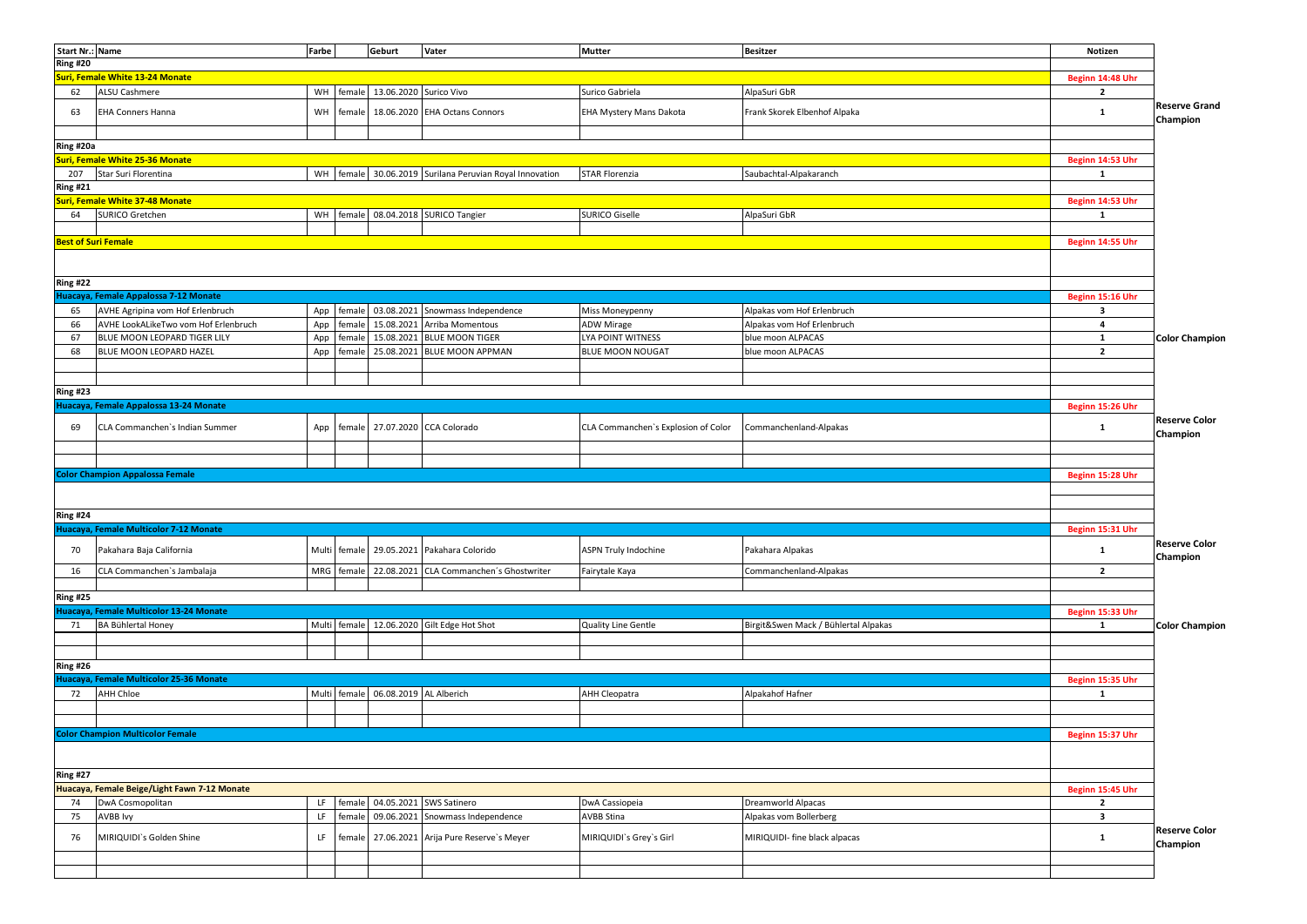| <b>Start Nr.: Name</b> |                                               | Farbe |        | Geburt               | Vater                                    | <b>Mutter</b>           | <b>Besitzer</b>           | Notizen                            |                                                      |
|------------------------|-----------------------------------------------|-------|--------|----------------------|------------------------------------------|-------------------------|---------------------------|------------------------------------|------------------------------------------------------|
| Ring #28               |                                               |       |        |                      |                                          |                         |                           |                                    |                                                      |
|                        | Huacaya, Female Beige/Light Fawn 13-24 Monate |       |        |                      |                                          |                         |                           |                                    |                                                      |
| 78                     | LU Tina                                       | LF.   | female | 04.07.2020 LU Charly |                                          | LU Trixi                | <b>Bernhard Schneider</b> | Beginn 15:57 Uhr<br>$\overline{a}$ |                                                      |
| 79                     | OLD Chaparrita d' Amour                       | BG    | female |                      | 02.08.2020 OLD Te Amour                  | <b>OLD Celebrity</b>    |                           | $\overline{\mathbf{3}}$            |                                                      |
|                        |                                               | LRG   |        |                      | 12.08.2020 Greenstone Mars               |                         | <b>Oldenburg Alpacas</b>  |                                    |                                                      |
| 19                     | Sun Star Ella                                 |       | female |                      |                                          | Delphi Elphi            | Sun Star Alpacas          | $\overline{2}$                     |                                                      |
| 54                     | <b>ADW Lambos Miracle</b>                     | MF    | female |                      | 10.08.2020 ADW Manhattans Lamborghini    | ADW Mara FL             | Alpakas des Westens       | $\mathbf{1}$                       | <b>Color Champion</b><br>/Grand Champion             |
|                        |                                               |       |        |                      |                                          |                         |                           |                                    |                                                      |
| <b>Ring #29</b>        |                                               |       |        |                      |                                          |                         |                           |                                    |                                                      |
|                        | Huacaya, Female Beige/Light Fawn 25-36 Monate |       |        |                      |                                          |                         |                           | Beginn 16:02 Uhr                   |                                                      |
| 80                     | <b>STAR Christina</b>                         | LF.   | female | 17.08.2019 SG Jargo  |                                          | <b>Star Creme</b>       | Saubachtal-Alpakaranch    | $\overline{2}$                     |                                                      |
| 81                     | Gilt Edge Joy                                 | LF.   | female |                      | 11.01.2020 EP Cambridge Legionary        | Gilt Edge Firefly       | Alpaka Glück              | 1                                  |                                                      |
|                        |                                               |       |        |                      |                                          |                         |                           |                                    |                                                      |
|                        |                                               |       |        |                      |                                          |                         |                           |                                    |                                                      |
|                        | <b>Color Champion Beige/Light Fawn Female</b> |       |        |                      |                                          |                         |                           | Beginn 16:07 Uhr                   |                                                      |
|                        |                                               |       |        |                      |                                          |                         |                           |                                    |                                                      |
| <b>Ring #30</b>        |                                               |       |        |                      |                                          |                         |                           |                                    |                                                      |
|                        | Huacaya, Female White 7-12 Monate             |       |        |                      |                                          |                         |                           | Beginn 16:15 Uhr                   |                                                      |
| 84                     | ALT Ida                                       | WH    | female | 24.05.2021 Tsunami   |                                          | <b>ALT Isabel</b>       | G. Mann                   | $\overline{\mathbf{3}}$            |                                                      |
| 85                     | ADW FirePandora                               | WH    | female | 05.06.2021           | Gilt Edge Firebrand                      | ADW Gold Pinacolada     | Alpakas des Westens       | $\overline{2}$                     |                                                      |
| 87                     | <b>ALA SnowFlake</b>                          | WH    | female | 25.06.2021           | Xanadu Anthem                            | <b>ALA Ice Beauty</b>   | <b>Auenland Alpakas</b>   | 5                                  |                                                      |
| 88                     | ALSU Donatella                                | WH    | female | 04.09.2021           | ALSU Valentino                           | EP Cambridge Dance Away | AlpaSuri GbR              | $\overline{a}$                     |                                                      |
| 73                     | OLD Aurora d' Amour                           | BG    | female |                      | 08.04.2021 OLD Te Amour                  | Wessex Peruvian Juliana | Oldenburg Alpacas         | 1                                  |                                                      |
|                        |                                               |       |        |                      |                                          |                         |                           |                                    |                                                      |
|                        |                                               |       |        |                      |                                          |                         |                           |                                    |                                                      |
| Ring #31               |                                               |       |        |                      |                                          |                         |                           |                                    |                                                      |
|                        | Huacaya, Female White 13-24 Monate            |       |        |                      |                                          |                         |                           | Beginn 16:36 Uhr                   |                                                      |
| 89                     | ADW FireChiara                                | WH    | female |                      | 10.05.2020 Gilt Edge Firebrand           | ADW Manhattans Chisora  | Alpakas des Westens       | $\mathbf{1}$                       | Color Champion /<br><b>Reserve Grand</b><br>Champion |
| 90                     | AL Alpacaland Bonny                           | WH    | female |                      | 11.05.2020 GRF Gustav Appleson           | AL Alpacaland Rainbow   | Alpacaland Steffen Krämer | $\overline{\mathbf{3}}$            |                                                      |
| 92                     | LU Valentina                                  | WH    | female | 09.06.2020 SG Jargo  |                                          | U Vanda                 | <b>Bernhard Schneider</b> | $\overline{4}$                     |                                                      |
| 93                     | OLD Miss Legendary                            | WH    | female |                      | 16.08.2020 Kurrawa Legends Thrill Seeker | <b>Brenor Eve</b>       | Oldenburg Alpacas         | $\overline{2}$                     |                                                      |
|                        |                                               |       |        |                      |                                          |                         |                           |                                    |                                                      |
|                        |                                               |       |        |                      |                                          |                         |                           |                                    |                                                      |
| $\overline{Ring}$ #32  |                                               |       |        |                      |                                          |                         |                           |                                    |                                                      |
|                        | Huacaya, Female White über 48 Monate          |       |        |                      |                                          |                         |                           | Beginn 16:49 Uhr                   |                                                      |
| 94                     | ALSU Nicola                                   | WH    | female |                      | 05.12.2017 EP Cambridge Risk Taker ET    | Cambridge Autumn Spirit | AlpaSuri GbR              | $\mathbf{1}$                       | <b>Reserve Color</b><br>Champion                     |
|                        |                                               |       |        |                      |                                          |                         |                           |                                    |                                                      |
|                        |                                               |       |        |                      |                                          |                         |                           |                                    |                                                      |
|                        | <b>Color Champion White Female</b>            |       |        |                      |                                          |                         |                           | Beginn 16:52 Uhr                   |                                                      |
|                        |                                               |       |        |                      |                                          |                         |                           |                                    |                                                      |
|                        | <b>Best of Huacaya Stuten</b>                 |       |        |                      |                                          |                         |                           | Beginn 17:02 Uhr                   |                                                      |
|                        |                                               |       |        |                      |                                          |                         |                           |                                    |                                                      |
|                        |                                               |       |        |                      |                                          |                         |                           |                                    |                                                      |
|                        |                                               |       |        |                      |                                          |                         |                           |                                    |                                                      |
|                        |                                               |       |        |                      |                                          |                         |                           |                                    |                                                      |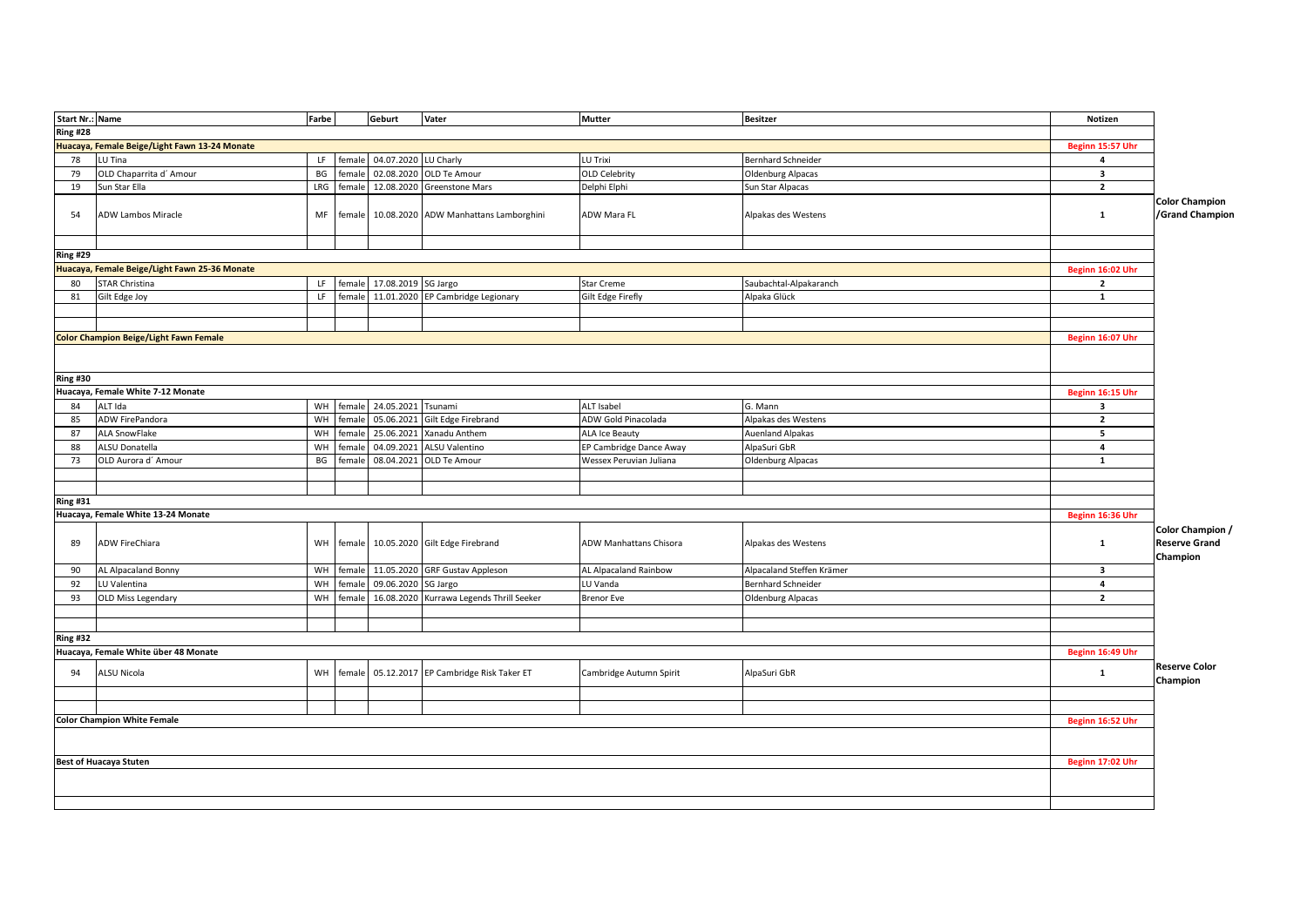| Start Nr.: Name |                                   | Farbe      |      | Geburt               | Vater                                 | <b>Mutter</b>                       | <b>Besitzer</b>                                                    | Notizen                 |                       |
|-----------------|-----------------------------------|------------|------|----------------------|---------------------------------------|-------------------------------------|--------------------------------------------------------------------|-------------------------|-----------------------|
| <b>Ring #34</b> |                                   |            |      |                      |                                       |                                     |                                                                    |                         |                       |
|                 | Huacaya, Male Black 7-12 Monate   |            |      |                      |                                       |                                     |                                                                    | Beginn 8:30 Uhr         |                       |
| 95              | WEST Tiger's Black Gigolo         | <b>BB</b>  | male |                      | 20.04.2021 Flanders Tiger             | Waiheke Ginger Kiss                 | Oldenburg Alpacas                                                  | $\overline{2}$          |                       |
| 96              | DwA Man in Black                  | TB         | male |                      | 07.06.2021 DwA HocusPocus             | AHN Mila                            | Dreamworld Alpacas                                                 | $\mathbf{1}$            |                       |
|                 |                                   |            |      |                      |                                       |                                     |                                                                    |                         |                       |
|                 |                                   |            |      |                      |                                       |                                     |                                                                    |                         |                       |
| <b>Ring #35</b> |                                   |            |      |                      |                                       |                                     |                                                                    |                         |                       |
|                 | Huacaya, Male Black 13-24 Monate  |            |      |                      |                                       |                                     |                                                                    | Beginn 8:35 Uhr         |                       |
| 97              | OLD Black Tiger                   | TB         | male |                      | 02.07.2020 Flanders Tiger             | WIT Black Candy Girl                | Oldenburg Alpacas                                                  | $\overline{\mathbf{3}}$ |                       |
| 98              | MIRIQUIDI's Dragon                | TB         | male |                      | 06.08.2020 MIRIQUIDI's GoForMe        | MIRIQUIDI's Titanium's Daenerys     | MIRIQUIDI- fine black alpacas                                      | $\mathbf 1$             |                       |
| 99              | BA Bühlertal Heartbreaker         | TB         | male |                      | 13.08.2020 Gilt Edge Hot Shot         | <b>INCA Farah</b>                   | Birgit&Swen Mack / Bühlertal Alpakas                               | $\overline{2}$          |                       |
|                 |                                   |            |      |                      |                                       |                                     |                                                                    |                         |                       |
|                 |                                   |            |      |                      |                                       |                                     |                                                                    |                         |                       |
| <b>Ring #36</b> |                                   |            |      |                      |                                       |                                     |                                                                    |                         |                       |
|                 | Huacaya, Male Black 25-36 Monate  |            |      |                      |                                       |                                     |                                                                    | Beginn 8:42 Uhr         |                       |
| 100             | <b>AVBB Fabulous</b>              | TB         | male |                      | 30.05.2019 A Paca Fun's Titanium      | MQ MIRIQUIDI's Kraken's Fabula      | Alpakas vom Bollerberg                                             | 3                       |                       |
| 101             | SHA Sonnenhof Thor                | TB         | male |                      | 09.08.2019 MQ Miriquidi Teddy         | SHA Sonnenenhof Milu                | Olaf Neugebauer/Sonnenhof-Alpakas                                  | $\mathbf{1}$            | <b>Color Champion</b> |
|                 |                                   |            |      |                      |                                       |                                     |                                                                    |                         | <b>Reserve Color</b>  |
| 102             | BA Bühlertal Ghostrider           | TB         | male |                      | 16.08.2019 INCA Ferrari               | <b>INCA Farah</b>                   | Birgit&Swen Mack / Bühlertal Alpakas / Steffen Krämer / Alpacaland | $\overline{2}$          | Champion              |
|                 |                                   |            |      |                      |                                       |                                     |                                                                    |                         |                       |
|                 |                                   |            |      |                      |                                       |                                     |                                                                    |                         |                       |
|                 | <b>Color Champion Black Male</b>  |            |      |                      |                                       |                                     |                                                                    | Beginn 8:50 Uhr         |                       |
|                 |                                   |            |      |                      |                                       |                                     |                                                                    |                         |                       |
|                 |                                   |            |      |                      |                                       |                                     |                                                                    |                         |                       |
|                 | Sonntag 13.03.2022                |            |      |                      |                                       |                                     |                                                                    |                         |                       |
|                 |                                   |            |      |                      |                                       |                                     |                                                                    |                         |                       |
|                 |                                   |            |      |                      |                                       |                                     |                                                                    |                         |                       |
|                 |                                   |            |      |                      |                                       |                                     |                                                                    |                         |                       |
| <b>Ring #37</b> |                                   |            |      |                      |                                       |                                     |                                                                    |                         |                       |
|                 | Huacaya, Male Grey 7-12 Monate    |            |      |                      |                                       |                                     |                                                                    | Beginn 8:58 Uhr         |                       |
| 103             | MIRIQUID's Salvador               | MSG        | male |                      | 23.05.2021 MIRIQUIDI's Nepumuk        | MIRIQUIDI's Titanium's Shd.of Dream | MIRIQUIDI- fine black alpacas                                      | $\overline{2}$          |                       |
| 104             | <b>HPY Excel</b>                  | MSG        | male |                      | 29.06.2021 JLA Icebreaker             | ZEB Eulalia                         | Happy Alpakas / Timo Krämer                                        | $\mathbf{1}$            |                       |
| 105             | BA Bühlertal Iron Man             | MSG        | male |                      | 19.07.2021 Juraland Icebreaker        | BA Bühlertal Freedom                | Birgit&Swen Mack / Bühlertal Alpakas                               | $\overline{\mathbf{3}}$ |                       |
|                 |                                   |            |      |                      |                                       |                                     |                                                                    |                         |                       |
|                 |                                   |            |      |                      |                                       |                                     |                                                                    |                         |                       |
| <b>Ring #38</b> |                                   |            |      |                      |                                       |                                     |                                                                    |                         |                       |
|                 | Huacaya, Male Grey 13-24 Monate   |            |      |                      |                                       |                                     |                                                                    | Beginn 9:05 Uhr         |                       |
| 106             | AL NOVA Prince                    | <b>MSG</b> | male | 12.05.2020 BY Cosimo |                                       | <b>SMG Fritzi</b>                   | Alpacaland Steffen Krämer                                          | $\overline{a}$          |                       |
|                 |                                   |            |      |                      |                                       |                                     |                                                                    |                         | <b>Reserve Color</b>  |
| 107             | MIRIQUIDI's Vaskur                | <b>MSG</b> | male |                      | 16.06.2020 MIRIQUIDI's GoForMe        | MIRIQUIDI's Titanium's Violetta     | MIRIQUIDI- fine black alpacas                                      | $\mathbf{1}$            | Champion              |
| 108             | OHA Oberhessen Fiete              | LSG        | male |                      | 26.07.2020 Oberhessen Cäsar           | MQ MIRIQUIDI's Fantasia             | Waytalla Alpakas GmbH                                              | 5                       |                       |
| 109             | AHH Zeus                          | <b>DSG</b> | male | 08.08.2020           | Bypaka Cosimo                         | OL Scania                           | Alpakahof Hafner                                                   | $\overline{2}$          |                       |
| 110             | BLUE MOON VALENTIN                | MSG        | male |                      | 17.02.2021 EROS DU MARAIS DE CLASTRES | BLUE MOON TATTOO                    | blue moon ALPACAS                                                  | $\overline{\mathbf{3}}$ |                       |
|                 |                                   |            |      |                      |                                       |                                     |                                                                    |                         |                       |
|                 |                                   |            |      |                      |                                       |                                     |                                                                    |                         |                       |
|                 |                                   |            |      |                      |                                       |                                     |                                                                    |                         |                       |
| <b>Ring #39</b> |                                   |            |      |                      |                                       |                                     |                                                                    |                         |                       |
|                 | Huacaya, Male Grey über 60 Monate |            |      |                      |                                       |                                     |                                                                    | Beginn 9:18 Uhr         |                       |
| 111             | MIRIQUIDI's Silver Star           | MSG        | male |                      | 05.07.2016 A Paca Fun's Titanium      | MIRIQUIDI's Silver Moon             | MIRIQUIDI- fine black alpacas                                      | $\mathbf{1}$            | <b>Color Champion</b> |
| 112             | EP Cambridge Silverstorm          | MSG        | male |                      | 19.02.2015 Wyterrica Propaganda       | EP Cabridg Cosmopolitan             | Hell's Chocolate Heaven Alpacas                                    | $\overline{2}$          |                       |
|                 |                                   |            |      |                      |                                       |                                     |                                                                    |                         |                       |
|                 |                                   |            |      |                      |                                       |                                     |                                                                    |                         |                       |
|                 | <b>Color Champion Grey Male</b>   |            |      |                      |                                       |                                     |                                                                    | Beginn 9:23 Uhr         |                       |
|                 |                                   |            |      |                      |                                       |                                     |                                                                    |                         |                       |
|                 |                                   |            |      |                      |                                       |                                     |                                                                    |                         |                       |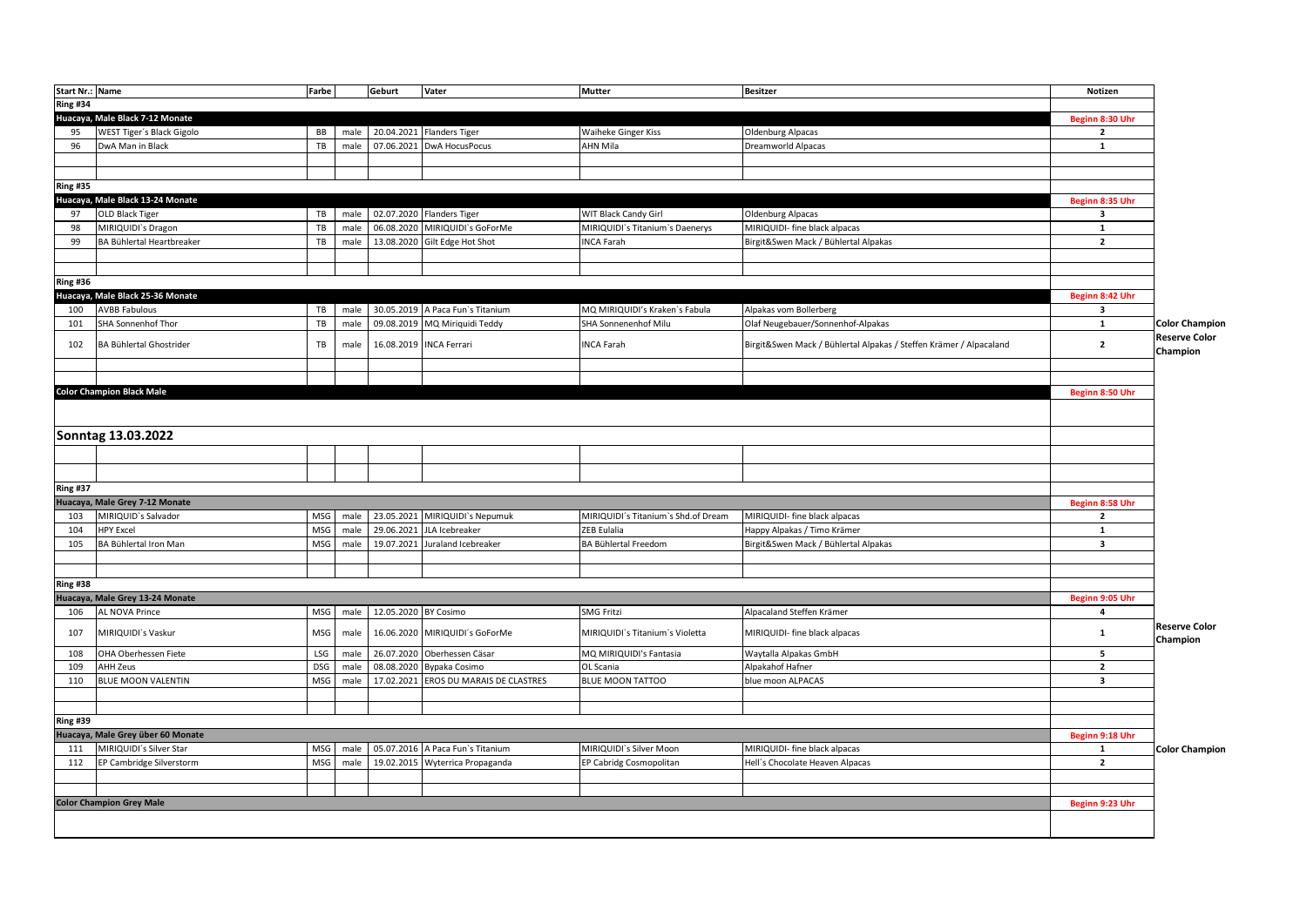| Start Nr.: Name |                                          | Farbe                |              | Geburt                   | Vater                                  | <b>Mutter</b>                       | <b>Besitzer</b>                         | Notizen                                   |                                  |
|-----------------|------------------------------------------|----------------------|--------------|--------------------------|----------------------------------------|-------------------------------------|-----------------------------------------|-------------------------------------------|----------------------------------|
| <b>Ring #40</b> |                                          |                      |              |                          |                                        |                                     |                                         |                                           |                                  |
|                 | Iuacaya, Male Roan 7-12 Monate           |                      |              |                          |                                        |                                     |                                         | Beginn 9:33 Uhr                           |                                  |
| 113             | <b>BLUE MOON ROCKABILLY</b>              | Roan                 | male         |                          | 26.02.2021 NZSUMMERHILL LEOPARD HERMES | PRAIRIESPIRIT ALLISON               | blue moon ALPACAS                       | 1                                         | <b>Color Champion</b>            |
|                 |                                          |                      |              |                          |                                        |                                     |                                         |                                           |                                  |
|                 |                                          |                      |              |                          |                                        |                                     |                                         |                                           |                                  |
|                 | Color Champion Roan Male                 |                      |              |                          |                                        |                                     |                                         | Beginn 9:35 Uhr                           |                                  |
|                 |                                          |                      |              |                          |                                        |                                     |                                         |                                           |                                  |
|                 |                                          |                      |              |                          |                                        |                                     |                                         |                                           |                                  |
| <b>Ring #41</b> |                                          |                      |              |                          |                                        |                                     |                                         |                                           |                                  |
|                 | Iuacaya, Male Brown 7-12 Monate          |                      |              |                          |                                        |                                     |                                         | Beginn 9:37 Uhr                           |                                  |
| 114             | Sun Star Firestorm                       | LB                   | male         |                          | 23.03.2021 EP Cambridge Ball of Fire   | Sun Star Oh la la                   | Sun Star Alpacas                        | $\overline{2}$                            |                                  |
| 115             | Sun Star Mandalorian                     | MB                   | male         | 04.04.2021               | AHL Peruvian TruHighlander             | Shamarra Roaring Meg ET             | Sun Star Alpacas                        | $\overline{\mathbf{3}}$                   |                                  |
| 116             | OLD Simply d'Amour                       | DB                   | male         | 01.05.2021               | OLD Te Amour                           | Canchones Miriquidi Sensation       | Oldenburg Alpacas                       | 5                                         |                                  |
| 117             | ADW FireGrimaldi                         | MB                   | male         | 12.05.2021               | Gilt Edge Firebrand                    | ALM Genua                           | Alpakas des Westens                     | 6                                         |                                  |
| 118             | DwA Wallace                              | DB                   | male         | 20.05.2021               | Flanders Ronin ET                      | DwA Whisper                         | Dreamworld Alpacas                      | $\overline{\mathbf{4}}$                   |                                  |
| 119             | LU Splash                                | LB                   | male         | 24.06.2021               | <b>AoD Sirius</b>                      | LU Shakira                          | Dreamworld Alpacas                      | $\mathbf{1}$                              |                                  |
| 132             | SHA Sonnenhof Bandit                     | $\mathsf{MF}\xspace$ | male         | 31.07.2021               | <b>AGS Nestor</b>                      | SHA Sonnenhof Malia                 | Olaf Neugebauer/Sonnenhof-Alpakas       | $\overline{7}$                            |                                  |
|                 |                                          |                      |              |                          |                                        |                                     |                                         |                                           |                                  |
| <b>Ring #42</b> |                                          |                      |              |                          |                                        |                                     |                                         |                                           |                                  |
|                 | Huacaya, Male Brown 13-24 Monate         |                      |              |                          |                                        |                                     |                                         | Beginn 9:52 Uhr                           |                                  |
| 120             | NEW Highland Kiano                       | MB                   | male         |                          | 17.07.2020 AHL Peruvian TruHighlander  | ANA Kamii                           | Yves-Dominique & Shari Buschmann        | 1                                         |                                  |
|                 |                                          |                      |              |                          |                                        |                                     |                                         |                                           |                                  |
|                 |                                          |                      |              |                          |                                        |                                     |                                         |                                           |                                  |
| <b>Ring #43</b> |                                          |                      |              |                          |                                        |                                     |                                         |                                           |                                  |
|                 | Huacaya, Male Brown 25-36 Monate         |                      |              |                          |                                        |                                     |                                         | Beginn 9:54 Uhr                           |                                  |
| 121             | ADW Geronimos Eldorado                   | MB                   | male         |                          | 19.05.2019 ADW Manhattans Geronimo     | Shamarra Eva                        | Alpakas des Westens                     | $\mathbf{1}$                              | <b>Reserve Color</b><br>Champion |
| 122             | Kingston vom Oberberg                    | MB                   | male         | 02.08.2019               | Flanders Kryptonite ET                 | Favour vom Oberberg                 | <b>Auenland Alpakas</b>                 | $\overline{2}$                            |                                  |
|                 |                                          |                      |              |                          |                                        |                                     |                                         |                                           |                                  |
|                 |                                          |                      |              |                          |                                        |                                     |                                         |                                           |                                  |
| <b>Ring #44</b> |                                          |                      |              |                          |                                        |                                     |                                         |                                           |                                  |
|                 | Huacaya, Male Brown 37-48 Monate         |                      |              |                          |                                        |                                     |                                         | Beginn 9:59 Uhr                           |                                  |
| 123             | Alpaka Glück Earl Magic                  | MB                   | male         |                          | 24.06.2018 Waratah Flats Earl Grey     | Flanders Arequipa ET                | Alpaka Glück                            | 1                                         | <b>Color Champion</b>            |
| 124             | AL Alpacaland Garry                      | MB                   | male         | 17.09.2018               | <b>GRF Gustav Appleson</b>             | yneden Rosebud                      | Alpacaland Steffen Krämer               | $\overline{2}$                            |                                  |
|                 |                                          |                      |              |                          |                                        |                                     |                                         |                                           |                                  |
|                 |                                          |                      |              |                          |                                        |                                     |                                         |                                           |                                  |
| <b>Ring #45</b> |                                          |                      |              |                          |                                        |                                     |                                         |                                           |                                  |
|                 | Huacaya, Male Brown 49-60 Monate         |                      |              |                          |                                        |                                     |                                         | Beginn 10:04 Uhr                          |                                  |
| 125             | <b>DwA Medicus</b>                       | <b>LB</b>            |              |                          | male 21.05.2017 AHL TruHighlander      | Flanders Mirella                    | Dreamworld Alpacas                      | $\mathbf{1}$                              |                                  |
|                 |                                          |                      |              |                          |                                        |                                     |                                         |                                           |                                  |
|                 |                                          |                      |              |                          |                                        |                                     |                                         |                                           |                                  |
|                 | <b>Color Champion Brown Male</b>         |                      |              |                          |                                        |                                     |                                         | Beginn 10:06 Uhr                          |                                  |
|                 |                                          |                      |              |                          |                                        |                                     |                                         |                                           |                                  |
|                 |                                          |                      |              |                          |                                        |                                     |                                         |                                           |                                  |
| <b>Ring #46</b> |                                          |                      |              |                          |                                        |                                     |                                         |                                           |                                  |
|                 | Huacaya, Male Med./Dark Fawn 7-12 Monate |                      |              |                          |                                        |                                     |                                         | Beginn 10:21 Uhr                          |                                  |
| 127             | <b>AVBB Nodin</b>                        | MF                   | male         |                          | 21.06.2021 MQ Vendetta                 | AVBB Nola                           | Alpakas vom Bollerberg                  | 5                                         |                                  |
| 128             | MIRIQUIDI's Flash                        | DF                   | male         |                          | 03.07.2021 Xanadu Chasseur             | MIRIQUIDI`s Fay                     | MIRIQUIDI- fine black alpacas           | 1                                         | <b>Reserve Color</b>             |
|                 |                                          |                      |              |                          |                                        |                                     |                                         |                                           | Champion                         |
| 129             | AVW Daviid's Percival                    | DF                   | male         | 05.07.2021               | AA Swabian Pro Davvid                  | AVW Pogy's Pearl                    | Detlef Räsener/Alpakas vom Weinberg     | 3                                         |                                  |
| 130             | NEW Tsunamis Campino                     | MF<br>MF             | male         | 16.07.2021<br>28.07.2021 | SMG Quechuas Tsunami                   | ANA Highland Fearchara              | Yves-Dominique & Shari Buschmann        | $\overline{\mathbf{2}}$<br>$\overline{4}$ |                                  |
| 131<br>171      | ADW Gold Monsun<br>ALA Caramello         | LF.                  | male<br>male | 20.05.2021 QL Joyride    | Waratah Flats Gold Smith               | ADW Manhattans Manitoba<br>MMR Anni | Alpakas des Westens<br>Auenland Alpakas | 6                                         |                                  |
|                 |                                          |                      |              |                          |                                        |                                     |                                         |                                           |                                  |
|                 |                                          |                      |              |                          |                                        |                                     |                                         |                                           |                                  |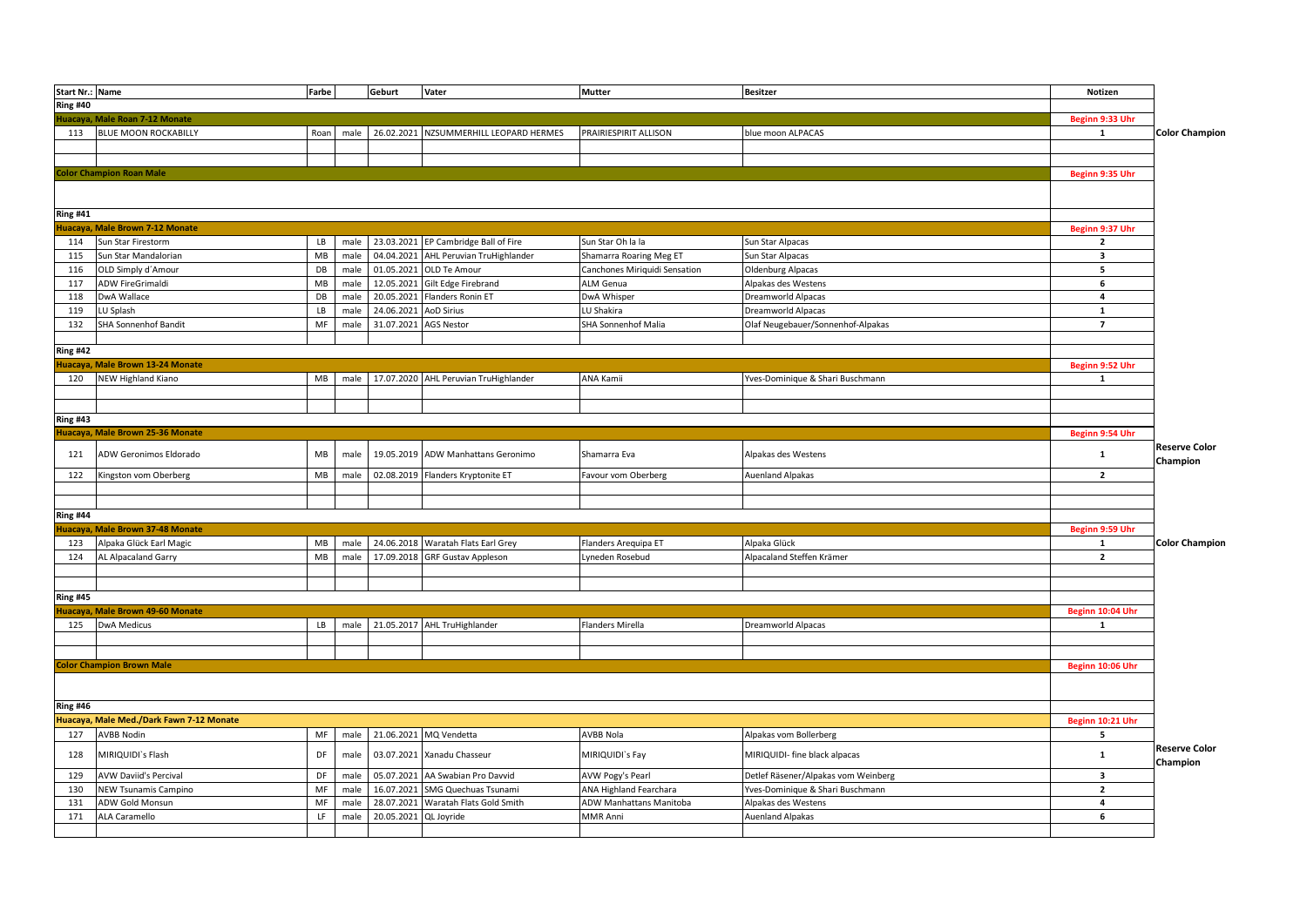| Start Nr.: Name |                                             | Farbe |      | Geburt                     | Vater                              | <b>Mutter</b>                 | <b>Besitzer</b>                  | Notizen                 |                                              |
|-----------------|---------------------------------------------|-------|------|----------------------------|------------------------------------|-------------------------------|----------------------------------|-------------------------|----------------------------------------------|
| <b>Ring #47</b> |                                             |       |      |                            |                                    |                               |                                  |                         |                                              |
|                 | Huacaya, Male Med./Dark Fawn 13-24 Monate   |       |      |                            |                                    |                               |                                  | Beginn 10:42 Uhr        |                                              |
| 133             | <b>WEST Avenger</b>                         | DF    | male | 15.05.2020                 | MillDUck Oregon                    | Flanders Arianne ET           | Westfalen Alpacas                | $\overline{\mathbf{2}}$ |                                              |
| 134             | <b>AVHA Gismo</b>                           | DF    | male | 25.05.2020                 | Vekofarm Jandi                     | <b>AVHA Belissima</b>         | Alpakas vom Süd-Hang             | $\overline{\mathbf{3}}$ |                                              |
| 135             | AVHE Tokio Yokohama vom Hof Erlenbruch      | MF    | male | 25.06.2020                 | ADW Manhattans Lamborghini         | ADW Queenstown                | Alpakas vom Hof Erlenbruch       | 5                       |                                              |
| 136             | AADL Henri                                  | MF    | male | 12.07.2020                 | Aquaviva Titus                     | AZHO ProLeonor vom Oberberg   | Alpaka an der Leine              | $\overline{a}$          |                                              |
| 137             | WAY Keanu                                   | MF    | male | 10.09.2020                 | FAZ Amigo                          | WAY Helena                    | Waytalla Alpakas GmbH            | 6                       |                                              |
| 177             | ALT Daro                                    | LF    | male | 01.06.2020                 | Flanders Ronin                     | <b>ALT Darlina</b>            | G. Mann                          | $\mathbf{1}$            |                                              |
|                 |                                             |       |      |                            |                                    |                               |                                  |                         |                                              |
| Ring #48        |                                             |       |      |                            |                                    |                               |                                  |                         |                                              |
|                 | Huacaya, Male Med./Dark Fawn 25-36 Monate   |       |      |                            |                                    |                               |                                  | Beginn 10:57 Uhr        |                                              |
| 138             | Gilt Edge Masterpiece                       | MF    | male |                            | 22.10.2019 Futura Humdinger        | Gilt Edge Stardust            | Alpaka Glück                     | $\overline{\mathbf{3}}$ |                                              |
| 139             | Gilt Edge Wildfire                          | MF    | male |                            | 01.02.2020 Gilt Edge Firebrand     | Aviana Farms Sangria          | Alpaka Glück                     | $\overline{2}$          |                                              |
|                 |                                             |       |      |                            |                                    |                               |                                  |                         | <b>Color Champion</b>                        |
| 140             | Sun Star Domingo                            | MF    | male |                            | 10.03.2020 Timbertop CT Grand Slam | Sun Star Dominata             | Sun Star Alpacas                 | $\mathbf{1}$            | <b>Grand Champion</b><br><b>Best of Show</b> |
|                 |                                             |       |      |                            |                                    |                               |                                  |                         |                                              |
|                 |                                             |       |      |                            |                                    |                               |                                  |                         |                                              |
| <b>Ring #49</b> |                                             |       |      |                            |                                    |                               |                                  |                         |                                              |
|                 | Huacaya, Male Med./Dark Fawn 37-48 Monate   |       |      |                            |                                    |                               |                                  | Beginn 11:04 Uhr        |                                              |
| 141             | AoD Marco Polo                              | MF    | male | 09.04.2018                 | <b>Wildflower Tobru</b>            | SG Juleika                    | Saubachtal-Alpakaranch           | $\mathbf{1}$            |                                              |
| 142             | <b>AVW Dakar</b>                            | MF    | male | 13.06.2018                 | AA Swabian ProDaviid               | <b>AVW Highland Emilia</b>    | Alpaka an der Leine              | $\overline{2}$          |                                              |
|                 |                                             |       |      |                            |                                    |                               |                                  |                         |                                              |
|                 |                                             |       |      |                            |                                    |                               |                                  |                         |                                              |
|                 |                                             |       |      |                            |                                    |                               |                                  |                         |                                              |
| <b>Ring #50</b> | Huacaya, Male Med./Dark Fawn über 60 Monate |       |      |                            |                                    |                               |                                  |                         |                                              |
|                 |                                             |       |      |                            |                                    |                               |                                  | Beginn 11:09 Uhr        |                                              |
| 143             | ANA Highland Keno                           | MF    | male | 18.05.2014                 | AHL Peruvian TruHighlander         | <b>ANA Kamii</b>              | Yves-Dominique & Shari Buschmann | $\overline{2}$          |                                              |
| 144             | OLD Te Amour                                | MF    | male | 17.06.2014                 | AHL Peruvian TruHighlander         | <b>OLD Tattinger</b>          | Oldenburg Alpacas                | 1                       |                                              |
|                 |                                             |       |      |                            |                                    |                               |                                  |                         |                                              |
|                 |                                             |       |      |                            |                                    |                               |                                  |                         |                                              |
|                 | <b>Color Champion Med./Dark Fawn Male</b>   |       |      |                            |                                    |                               |                                  | Beginn 11:14 Uhr        |                                              |
|                 |                                             |       |      |                            |                                    |                               |                                  |                         |                                              |
| <b>Ring #53</b> |                                             |       |      |                            |                                    |                               |                                  |                         |                                              |
|                 | Suri, Male Brown 13-24 Monate               |       |      |                            |                                    |                               |                                  | Beginn 11:33 Uhr        |                                              |
| 147             | ALA Kalahari                                | MB    | male |                            | 06.08.2020 MLA Zulu's Silas        | <b>ARA Cherazar</b>           | <b>Auenland Alpakas</b>          | 1                       |                                              |
|                 |                                             |       |      |                            |                                    |                               |                                  |                         |                                              |
| Ring #54        |                                             |       |      |                            |                                    |                               |                                  |                         |                                              |
|                 | Suri, Male Med./Dark Fawn 7-12 Monate       |       |      |                            |                                    |                               |                                  | Beginn 11:35 Uhr        |                                              |
| 148             | ALA Paganini                                | MF    | male |                            | 01.08.2021 AWS Giacomo             | ALA Ramaneeya                 | <b>Auenland Alpakas</b>          | 1                       |                                              |
|                 |                                             |       |      |                            |                                    |                               |                                  |                         |                                              |
| <b>Ring #55</b> |                                             |       |      |                            |                                    |                               |                                  |                         |                                              |
|                 | Suri, Male Med./Dark Fawn 37-48 Monate      |       |      |                            |                                    |                               |                                  | Beginn 11:37 Uhr        |                                              |
| 149             | <b>STAR Whisky</b>                          | MF    |      | male 03.02.2019 STAR Wesir |                                    | <b>STAR Naomi</b>             | Saubachtal-Alpakaranch           | 1                       |                                              |
|                 |                                             |       |      |                            |                                    |                               |                                  |                         |                                              |
| <b>Ring #56</b> |                                             |       |      |                            |                                    |                               |                                  |                         |                                              |
|                 | Suri, Male Beige/Light Fawn 7-12 Monate     |       |      |                            |                                    |                               |                                  | Beginn 11:39 Uhr        |                                              |
|                 |                                             |       |      |                            |                                    |                               |                                  |                         | <b>Reserve Grand</b>                         |
| 150             | <b>EHA Connors Illuri</b>                   | LF.   | male |                            | 16.05.2021 EHA Octans Connors      | <b>EHA Madolos Candy Girl</b> | Sabine Wald Elbenhof Alpaka      | $\mathbf{1}$            | Champion                                     |
|                 |                                             |       |      |                            |                                    |                               |                                  |                         |                                              |
|                 |                                             |       |      |                            |                                    |                               |                                  |                         |                                              |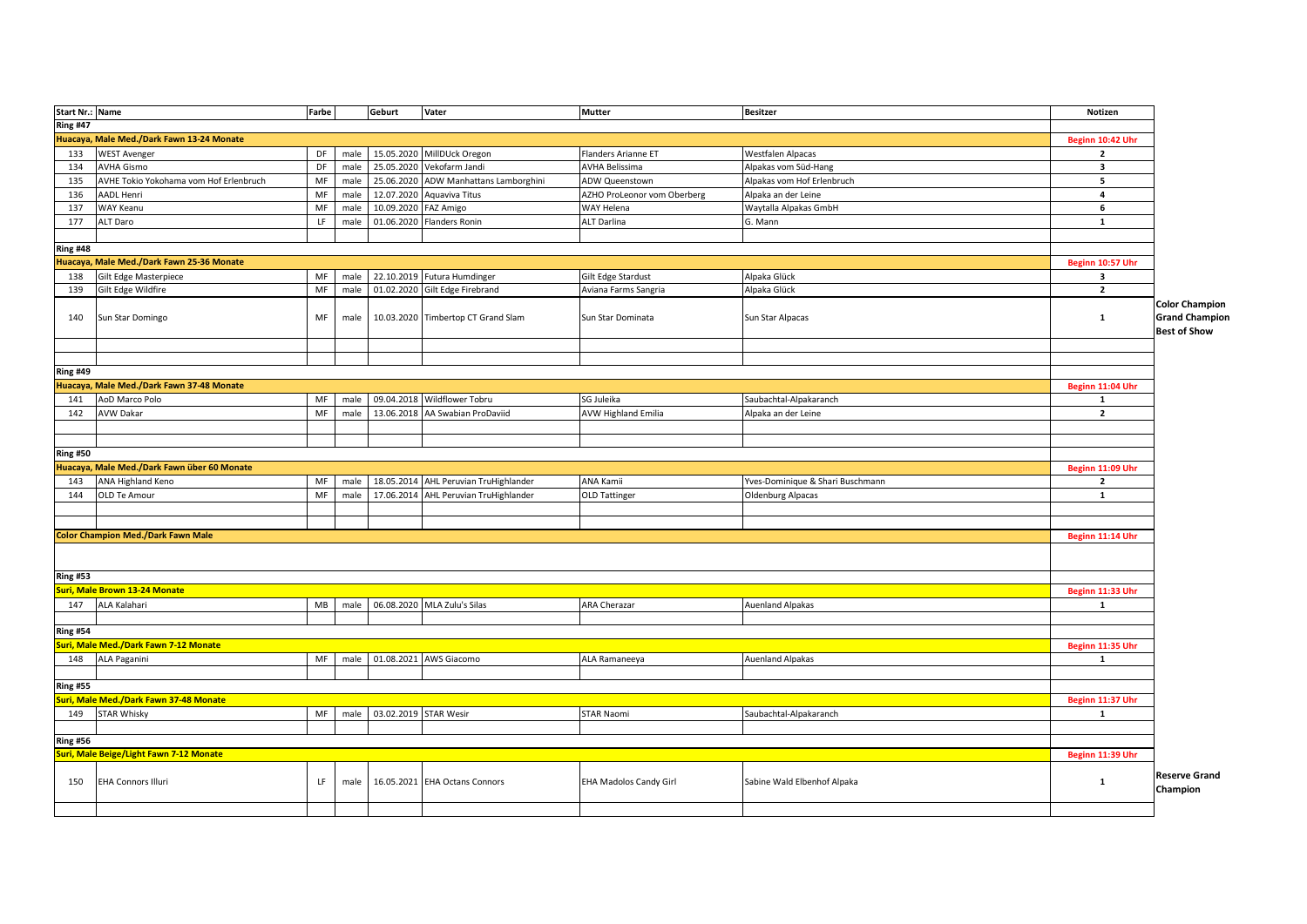| Start Nr.: Name          |                                                 | Farbe     |      | Geburt     | Vater                                   | <b>Mutter</b>                 | <b>Besitzer</b>                      | Notizen          |                       |
|--------------------------|-------------------------------------------------|-----------|------|------------|-----------------------------------------|-------------------------------|--------------------------------------|------------------|-----------------------|
| <b>Ring #57</b>          |                                                 |           |      |            |                                         |                               |                                      |                  |                       |
|                          | Suri, Male Beige/Light Fawn 37-48 Monate        |           |      |            |                                         |                               |                                      | Beginn 11:41 Uhr |                       |
|                          | STAR Wasari                                     |           |      |            |                                         |                               |                                      |                  |                       |
| 151                      |                                                 | BG        | male |            | 14.10.2018 Sid Valley Wesley            | <b>STAR Diana</b>             | Saubachtal-Alpakaranch               | 1                |                       |
|                          |                                                 |           |      |            |                                         |                               |                                      |                  |                       |
| <b>Ring #58</b>          |                                                 |           |      |            |                                         |                               |                                      |                  |                       |
|                          | Suri, Male Beige/Light Fawn 49-60 Monate        |           |      |            |                                         |                               |                                      | Beginn 11:43 Uhr |                       |
| 152                      | <b>EHA Elio</b>                                 | LF.       | male |            | 14.08.2017 Surilana Surpass             | Surilana Cosmos               | Saubachtal-Alpakaranch               | 1                |                       |
|                          |                                                 |           |      |            |                                         |                               |                                      |                  |                       |
| <b>Ring #59</b>          |                                                 |           |      |            |                                         |                               |                                      |                  |                       |
|                          | <b>Suri, Male White 7-12 Monate</b>             |           |      |            |                                         |                               |                                      | Beginn 11:45 Uhr |                       |
| 153                      | <b>ALA Cassini</b>                              | WH        | male |            | 11.07.2021 AWS Giacomo                  | AAG Lainey of Avalon          | <b>Auenland Alpakas</b>              | 1                |                       |
|                          |                                                 |           |      |            |                                         |                               |                                      |                  |                       |
| <b>Ring #60</b>          |                                                 |           |      |            |                                         |                               |                                      |                  |                       |
|                          | <b>Suri, Male White 13-24 Monate</b>            |           |      |            |                                         |                               |                                      | Beginn 11:47 Uhr |                       |
| 154                      | <b>STAR Ikarus</b>                              | WH        | male |            | 24.07.2020 Surilana Royal Innovation    | <b>STAR Fayance</b>           | Saubachtal-Alpakaranch               | $\mathbf{1}$     |                       |
|                          |                                                 |           |      |            |                                         |                               |                                      |                  |                       |
| <b>Ring #61</b>          |                                                 |           |      |            |                                         |                               |                                      |                  |                       |
|                          |                                                 |           |      |            |                                         |                               |                                      |                  |                       |
|                          | Suri, Male Appaloosa 25-36 Monate               |           |      |            |                                         |                               |                                      | Beginn 11:49 Uhr |                       |
| 155                      | STAR Incognito                                  | Appi      | male |            | 21.09.2019 Surilana Royal Innovation    | <b>STAR Naomi</b>             | Saubachtal-Alpakaranch               | $\overline{2}$   |                       |
|                          |                                                 |           |      |            |                                         |                               |                                      |                  |                       |
| <b>Ring #61</b>          |                                                 |           |      |            |                                         |                               |                                      |                  |                       |
|                          | <b>Suri, Male White 25-36 Monate</b>            |           |      |            |                                         |                               |                                      | Beginn 11:49 Uhr |                       |
|                          |                                                 |           |      |            |                                         |                               |                                      |                  | <b>Grand Champion</b> |
| 156                      | SURI Peruvian Royal Dakota                      | WH        | male |            | 22.09.2019 Surilana Surpass             | Surilana Illinois             | <b>OLdenburg Alpacas</b>             | $\mathbf{1}$     | <b>Best of Suri</b>   |
|                          |                                                 |           |      |            |                                         |                               |                                      |                  |                       |
| <b>Ring #62</b>          |                                                 |           |      |            |                                         |                               |                                      |                  |                       |
|                          | Suri, Male White über 60 Monate                 |           |      |            |                                         |                               |                                      | Beginn 11:53 Uhr |                       |
| 157                      | Surico Vivo                                     | <b>WH</b> | male |            | 21.04.2014 SURICO Alinghi               | <b>SURICO Diva</b>            | AlpaSuri GbR                         | $\mathbf{1}$     |                       |
|                          |                                                 |           |      |            |                                         |                               |                                      |                  |                       |
| <b>Best of Suri Male</b> |                                                 |           |      |            |                                         |                               |                                      | Beginn 11:55 Uhr |                       |
|                          |                                                 |           |      |            |                                         |                               |                                      |                  |                       |
|                          |                                                 |           |      |            |                                         |                               |                                      |                  |                       |
|                          |                                                 |           |      |            |                                         |                               |                                      |                  |                       |
|                          |                                                 |           |      |            | Mittagspause 12:15-13:00 Uhr            |                               |                                      |                  |                       |
|                          |                                                 |           |      |            |                                         |                               |                                      |                  |                       |
|                          |                                                 |           |      |            |                                         |                               |                                      |                  |                       |
| <b>Ring #63</b>          |                                                 |           |      |            |                                         |                               |                                      |                  |                       |
|                          | Huacaya, Appaloosa 7-12 Monate                  |           |      |            |                                         |                               |                                      | Beginn 13:00 Uhr |                       |
| 159                      | AVHE Chevron vom Hof Erlenbruch                 | App       | male |            | 09.06.2021 Ambersun Splash              | <b>ALS Danielle</b>           | Alpakas vom Hof Erlenbruch           | 3                |                       |
| 160                      | BA Bühlertal Inferno                            | App       | male |            | 20.06.2021 Quality Line Fury            | BA Bühlertal Equisit          | Birgit&Swen Mack / Bühlertal Alpakas | $\overline{2}$   |                       |
| 161                      | CLA Commanchen's Jappelou                       | App       | male | 28.06.2021 | CLA Commanchen's Ghostwriter            | CCA Jami-Lee                  | Commanchenland-Alpakas               | 1                |                       |
| 162                      | AVHE Creed vom Hof Erlenbruch                   | App       | male | 05.07.2021 | NZ Summerhill Prince of Diamonds        | ADW Queenstown                | Alpakas vom Hof Erlenbruch           | $\overline{a}$   |                       |
| 163                      | AVHE Seersucker vom Hof Erlenbruch              | App       | male | 15.07.2021 | Ambersun SpecUlation                    | ASA Leovera                   | Alpakas vom Hof Erlenbruch           | 5                |                       |
| 164                      | AVHE Hercules vom Hof Erlenbruch                | App       | male |            | 24.07.2021 Snowmass Independence        | DE08 Wiebke                   | Alpakas vom Hof Erlenbruch           | 6                |                       |
|                          |                                                 |           |      |            |                                         |                               |                                      |                  |                       |
|                          |                                                 |           |      |            |                                         |                               |                                      |                  |                       |
|                          |                                                 |           |      |            |                                         |                               |                                      |                  |                       |
| <b>Ring #64</b>          |                                                 |           |      |            |                                         |                               |                                      |                  |                       |
|                          | Huacaya, Appaloosa 13-24 Monate                 |           |      |            |                                         |                               |                                      | Beginn 13:20 Uhr |                       |
| 166                      | AVHE Serengeti Worker Junior vom Hof Erlenbruch | App       | male |            | 21.07.2020 Poet's Worker's Pride        | <b>AvdH Sunshiner</b>         | Alpakas vom Hof Erlenbruch           | $\mathbf{1}$     | <b>Reserve Color</b>  |
|                          |                                                 |           |      |            |                                         |                               |                                      |                  | Champion              |
|                          |                                                 |           |      |            |                                         |                               |                                      |                  |                       |
|                          |                                                 |           |      |            |                                         |                               |                                      |                  |                       |
| <b>Ring #65</b>          |                                                 |           |      |            |                                         |                               |                                      |                  |                       |
|                          | Huacaya, Appaloosa 25-36 Monate                 |           |      |            |                                         |                               |                                      | Beginn 13:25 Uhr |                       |
| 168                      | Toota Hidalgo                                   | App       | male |            | 21.09.2019 Popham Amboselli             | <b>UBR Toota Appalonia</b>    | Happy Alpakas / Alpakahof Hafner     | 1                | <b>Color Champion</b> |
|                          |                                                 |           |      |            |                                         |                               |                                      |                  |                       |
|                          |                                                 |           |      |            |                                         |                               |                                      |                  |                       |
|                          |                                                 |           |      |            |                                         |                               |                                      |                  |                       |
| Ring #65a                |                                                 |           |      |            |                                         |                               |                                      |                  |                       |
|                          | Huacaya, Appaloosa 49-60 Monate                 |           |      |            |                                         |                               |                                      | Beginn 13:25 Uhr |                       |
| 145                      | NZ Summerhill Beaumont                          | App       | male |            | 31.01.2017 NZ Summerhill Leopard Prince | Hemiccoyo Distinct Impression | Hell's Chocolate Heaven Alpacas      | 1                |                       |
|                          |                                                 |           |      |            |                                         |                               |                                      |                  |                       |
|                          |                                                 |           |      |            |                                         |                               |                                      |                  |                       |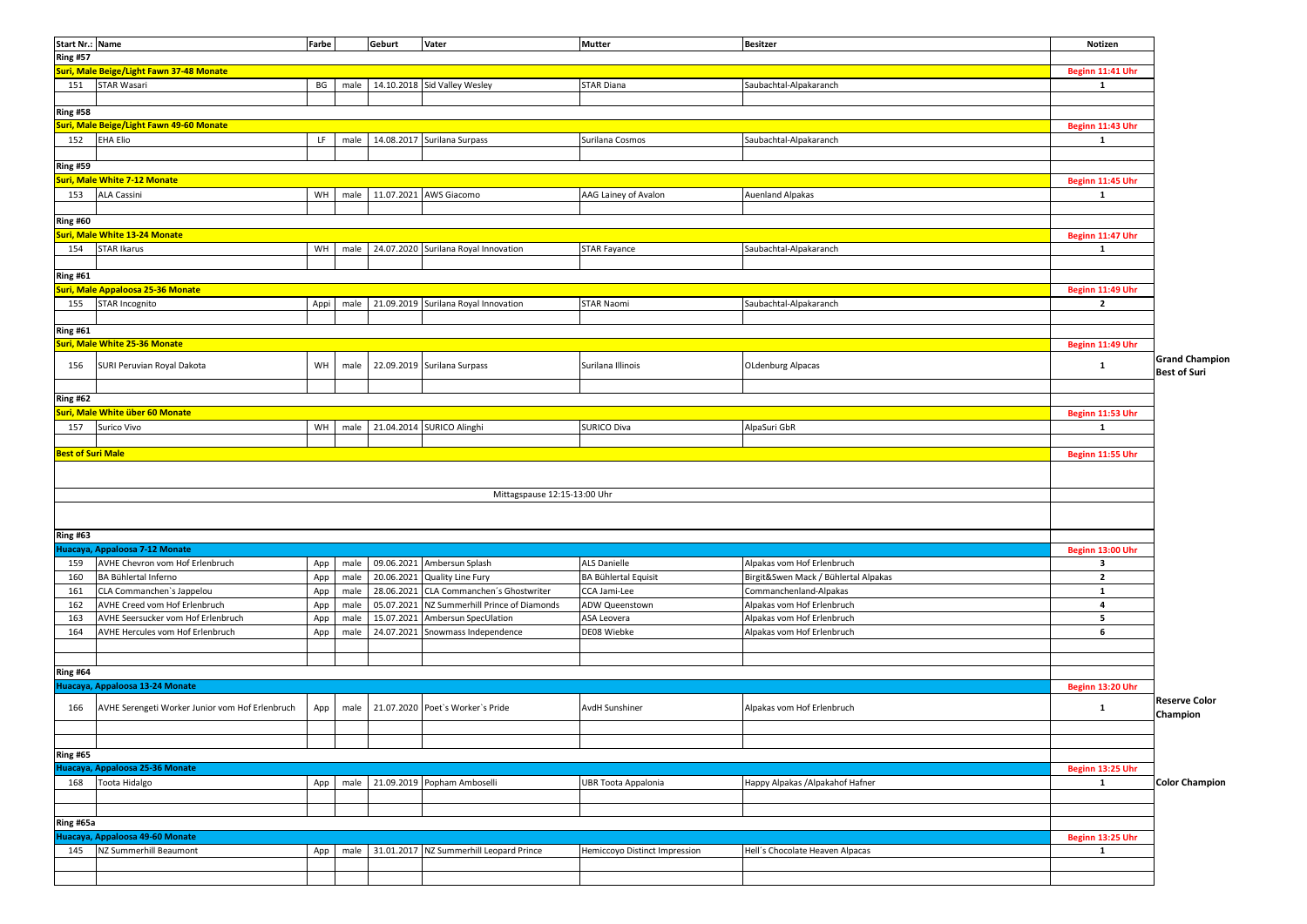| Start Nr.: Name |                                               | Farbe    |              | Geburt              | Vater                              | <b>Mutter</b>                  | <b>Besitzer</b>                            | Notizen                 |                       |
|-----------------|-----------------------------------------------|----------|--------------|---------------------|------------------------------------|--------------------------------|--------------------------------------------|-------------------------|-----------------------|
| Ring #66        |                                               |          |              |                     |                                    |                                |                                            |                         |                       |
|                 | Huacaya, Appaloosa über 60 Monate             |          |              |                     |                                    |                                |                                            | Beginn 13:27 Uhr        |                       |
| 169             | ALS Leopeppe                                  | App      | male         |                     | 07.07.2016 Ambersun SpecUlation    | <b>ALS Pepper</b>              | Alpakas vom Hof Erlenbruch                 | 1                       |                       |
|                 |                                               |          |              |                     |                                    |                                |                                            |                         |                       |
|                 |                                               |          |              |                     |                                    |                                |                                            |                         |                       |
|                 | <b>Color Champion Appalossa Male</b>          |          |              |                     |                                    |                                |                                            | Beginn 13:30 Uhr        |                       |
|                 |                                               |          |              |                     |                                    |                                |                                            |                         |                       |
|                 |                                               |          |              |                     |                                    |                                |                                            |                         |                       |
| Ring #67        |                                               |          |              |                     |                                    |                                |                                            |                         |                       |
|                 | Huacaya, Male Beige/Light Fawn 7-12 Monate    |          |              |                     |                                    |                                |                                            | Beginn 13:40 Uhr        |                       |
| 170             | OLD El Moro d' Amour                          | BG       | male         |                     | 08.04.2021 OLD Te Amour            | <b>AHL Peruvian TruMarisol</b> | <b>Oldenburg Alpacas</b>                   | $\overline{2}$          |                       |
| 173             | CLA Commanchen's Jolyceur                     | BG       | male         |                     | 14.06.2021 SWS Severino            | AOD Athena                     | Commanchenland-Alpakas                     | 1                       |                       |
| 174             | DwA Problematico                              | BG       | male         |                     | 12.07.2021 DwA Medicus             | AL Promise                     | Dreamworld Alpacas                         | 5                       |                       |
| 175             | <b>NEW Legolas</b>                            | BG       | male         |                     | 02.08.2021 ANA Highland Keno       | NEW Luana Ynouk                | Yves-Dominique & Shari Buschmann           | 4                       |                       |
| 180             | AWG Inspiration of Moonlight                  | MF       | male         | 03.08.2021 SG Jargo |                                    | NZ12 Pejo Isabella             | Alpakawiese Grundmann                      | $\overline{\mathbf{3}}$ |                       |
|                 |                                               |          |              |                     |                                    |                                |                                            |                         |                       |
| <b>Ring #68</b> |                                               |          |              |                     |                                    |                                |                                            |                         |                       |
|                 | Huacaya, Male Beige/Light Fawn 13-24 Monate   |          |              |                     |                                    |                                |                                            | Beginn 13:55 Uhr        |                       |
| 176             | ALA IceBreaker                                | BG       | male         |                     | 24.03.2020 WIT Don Calli           | ALA Accoyo Arctic IceFairy     | <b>Auenland Alpakas</b>                    | $\overline{2}$          |                       |
|                 |                                               |          |              |                     |                                    |                                |                                            |                         |                       |
|                 |                                               |          |              |                     |                                    |                                |                                            |                         | <b>Color Champion</b> |
| 178             | ALSU Cookie Monster                           | LF       | male         |                     | 22.06.2020 WIT Don Calli           | EP Cambridge Dance Away        | AlpaSuri GbR                               | 1                       | <b>Reserve Grand</b>  |
|                 |                                               |          |              |                     |                                    |                                |                                            |                         | Champion              |
| 179             | WM Igor von der Weilachmühle                  | BG       | male         |                     | 03.08.2020 KA Alpacaland Nanuk     | WM Dina von der Weilachmühle   | Alpacaland Steffen Krämer                  | 3                       |                       |
| 181             | <b>TLS Appetizer</b>                          | BG       | male         |                     | 27.08.2020 Martina Bourbon         | <b>TLS Adrina</b>              | Dreamworld Alpacas                         | $\overline{4}$          |                       |
| Ring #69        |                                               |          |              |                     |                                    |                                |                                            |                         |                       |
|                 | Huacaya, Male Beige/Light Fawn 25-36 Monate   |          |              |                     |                                    |                                |                                            | Beginn 14:10 Uhr        |                       |
| 182             |                                               | BG       |              |                     | 01.05.2019 Timbertop CT Grand Slam | Florez                         |                                            | 1                       |                       |
|                 | Sun Star Santiago<br>Alpaka Glück Marques     |          | male         |                     | 31.05.2019 Hemiccoyo Matrix        | AOS Camilla 774                | Sun Star Alpacas<br>Alpaka Glück           | $\overline{\mathbf{3}}$ |                       |
| 183<br>184      | Fairytale Mr. Brightside                      | BG<br>LF | male<br>male | 13.06.2019          | <b>AV Benz Emilio</b>              | FTA Fairytale Rosalie          | Alpakas vom Bollerberg/ Oberhessen Alpakas | $\overline{2}$          |                       |
|                 |                                               |          |              |                     |                                    |                                |                                            |                         |                       |
|                 |                                               |          |              |                     |                                    |                                |                                            |                         |                       |
| <b>Ring #70</b> |                                               |          |              |                     |                                    |                                |                                            |                         |                       |
|                 | Huacaya, Male Beige/Light Fawn 49-60 Monate   |          |              |                     |                                    |                                |                                            | Beginn 14:17 Uhr        |                       |
|                 |                                               |          |              |                     |                                    |                                |                                            |                         | <b>Reserve Color</b>  |
| 185             | SWS Satinero                                  | BG       | male         |                     | 16.05.2017 SWS Highland Sentinel   | SWS Lifestyle Lady             | Dreamworld Alpacas                         | 1                       | Champion              |
|                 |                                               |          |              |                     |                                    |                                |                                            |                         |                       |
|                 |                                               |          |              |                     |                                    |                                |                                            |                         |                       |
|                 | <b>Color Champion Beige/Light Fawn Female</b> |          |              |                     |                                    |                                |                                            | Beginn 14:19 Uhr        |                       |
|                 |                                               |          |              |                     |                                    |                                |                                            |                         |                       |
|                 |                                               |          |              |                     |                                    |                                |                                            |                         |                       |
|                 |                                               |          |              |                     |                                    |                                |                                            |                         |                       |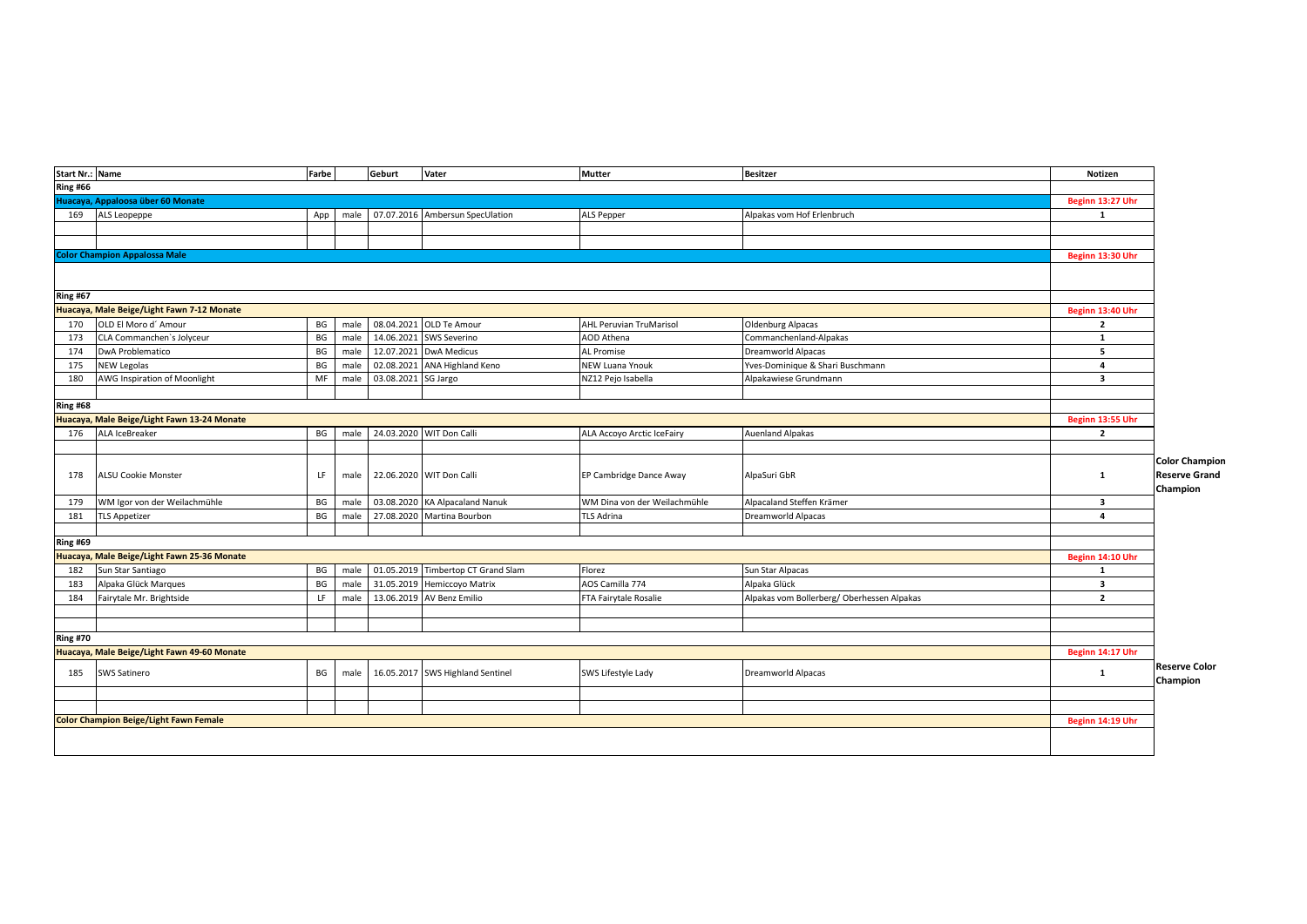| Start Nr.: Name |                                    | Farbe |      | Geburt     | Vater                                    | <b>Mutter</b>                      | <b>Besitzer</b>                  | Notizen                 |                                  |
|-----------------|------------------------------------|-------|------|------------|------------------------------------------|------------------------------------|----------------------------------|-------------------------|----------------------------------|
| <b>Ring #71</b> |                                    |       |      |            |                                          |                                    |                                  |                         |                                  |
|                 | Huacaya, Male White 7-12 Monate    |       |      |            |                                          |                                    |                                  | Beginn 14:29 Uhr        |                                  |
| 186             | Sun Star Max                       | WH    | male |            | 30.04.2021 Timbertop CT Grand Slam       | Roberta                            | Sun Star Alpacas                 | $\mathbf{1}$            |                                  |
| 187             | EHA PR Ilja                        | WH    | male |            | 21.05.2021 Snowmass Pure Reserve XX      | <b>EHA Davina</b>                  | Frank Skorek Elbenhof Alpaka     | $\overline{a}$          |                                  |
| 188             | AV Benz Justus                     | WH    | male |            | 31.05.2021 Algoma Chaska                 | AV Benz Joena                      | Alpaka an der Leine              | 3                       |                                  |
| 189             | NEW Highland Khalif                | WH    | male |            | 19.07.2021 AHL Peruvian TruHighlander    | ANA Kamii                          | Yves-Dominique & Shari Buschmann | 5                       |                                  |
| 191             | <b>ALSU Douglas</b>                | WH    | male | 01.08.2021 | QAI Legend                               | Snowmass Lasting Legend            | AlpaSuri GbR                     | $\mathbf{2}$            |                                  |
|                 |                                    |       |      |            |                                          |                                    |                                  |                         |                                  |
|                 |                                    |       |      |            |                                          |                                    |                                  |                         |                                  |
| <b>Ring #72</b> |                                    |       |      |            |                                          |                                    |                                  |                         |                                  |
|                 | Huacaya, Male White 13-24 Monate   |       |      |            |                                          |                                    |                                  | Beginn 14:44 Uhr        |                                  |
| 192             | <b>ADW Firebreaker</b>             | WH    | male |            | 15.05.2020 Gilt Edge Firebrand           | ADW Fricasablanca                  | Alpakas des Westens              | 1                       |                                  |
| 193             | <b>ALSU Chipmunk</b>               | WH    | male | 28.06.2020 | ALSU Valentino                           | EP Cambridge Diva By Blood         | AlpaSuri GbR                     | $\overline{2}$          |                                  |
| 194             | <b>NEW Kasimir</b>                 | WH    | male | 18.07.2020 | <b>ANA Highland Keno</b>                 | ATD Isabella Clair                 | Yves-Dominique & Shari Buschmann | 3                       |                                  |
| 195             | WAY Kanono                         | WH    | male |            | 12.09.2020 DE12 Bert Brecht              | <b>FAZ Ariane</b>                  | Waytalla Alpakas GmbH            | 4                       |                                  |
|                 |                                    |       |      |            |                                          |                                    |                                  |                         |                                  |
|                 |                                    |       |      |            |                                          |                                    |                                  |                         |                                  |
| <b>Ring #73</b> |                                    |       |      |            |                                          |                                    |                                  |                         |                                  |
|                 | Huacaya, Male White 25-36 Monate   |       |      |            |                                          |                                    |                                  | Beginn 14:54 Uhr        |                                  |
| 196             | WAY John Wayne                     | WH    | male |            | 22.05.2019 MLA Choice Percival           | WAY Honey                          | Waytalla Alpakas GmbH            | 5                       |                                  |
| 197             | OHA Oberhessen Leopold             | WH    | male | 05.07.2019 | <b>GRF Gustav Appleson</b>               | AL Alpacaland Luisa                | Alpacaland Steffen Krämer        | $\overline{\mathbf{3}}$ |                                  |
| 198             | WEST Peruvian Cäsar                | WH    | male |            | 08.07.2019 Snowmass Quechua's Innovation | <b>WEST Peruvian Celebration</b>   | Westfalen Alpacas                | 1                       | <b>Color Champion</b>            |
| 199             | <b>NEW Tsunamis Yurak</b>          | WH    | male |            | 10.07.2019 SMG Quechuas Tsunami          | ATD Isabella Clair                 | Yves-Dominique & Shari Buschmann | 6                       |                                  |
| 200             | WM Hänsel von der Weilachmühle     | WH    | male |            | 06.08.2019 KA Alpacaland Nanuk           | WM Frida von der Weilachmühle      | Alpacaland Steffen Krämer        | $\mathbf{2}$            | <b>Reserve Color</b><br>Champion |
| 201             | WAY Johannes                       | WH    | male |            | 14.09.2019 MLA Choice Percival           | DE19 Lucy                          | Waytalla Alpakas GmbH            | $\mathbf{a}$            |                                  |
|                 |                                    |       |      |            |                                          |                                    |                                  |                         |                                  |
|                 |                                    |       |      |            |                                          |                                    |                                  |                         |                                  |
| <b>Ring #74</b> |                                    |       |      |            |                                          |                                    |                                  |                         |                                  |
|                 | Huacaya, Male White 37-48 Monate   |       |      |            |                                          |                                    |                                  | Beginn 15:09 Uhr        |                                  |
| 202             | ALSU Snowy W.                      | WH    | male |            | 09.06.2018 Gilt Edge Enforcer            | EP Cambridge Dance Away            | AlpaSuri GbR                     | 1                       |                                  |
| 203             | WM Gustl von der Weilachmühle      | WH    | male | 20.06.2018 | <b>GRF Gustav Appleson</b>               | WM Benita von der Weilachmühle     | Alpacaland Steffen Krämer        | $\overline{2}$          |                                  |
|                 |                                    |       |      |            |                                          |                                    |                                  |                         |                                  |
|                 |                                    |       |      |            |                                          |                                    |                                  |                         |                                  |
| <b>Ring #75</b> |                                    |       |      |            |                                          |                                    |                                  |                         |                                  |
|                 | Huacaya, Male White über 60 Monate |       |      |            |                                          |                                    |                                  | Beginn 15:14 Uhr        |                                  |
| 204             | <b>KA Alpacaland Nanuk</b>         | WH    | male |            | 06.08.2015 Wildflower Tobruk             | KA Manana                          | Alpacaland Steffen Krämer        | $\overline{\mathbf{3}}$ |                                  |
| 205             | WIT Don Calli                      | WH    | male | 30.08.2015 | AH Don van den Hoek                      | WIT Lady in White                  | Oldenburg Alpacas                | $\overline{2}$          |                                  |
| 206             | ALSU Valentino                     | WH    | male | 14.02.2016 | Accoyo America Kingfish                  | Accoyo America Road Warriors Unity | AlpaSuri GbR                     | 1                       |                                  |
|                 |                                    |       |      |            |                                          |                                    |                                  |                         |                                  |
|                 |                                    |       |      |            |                                          |                                    |                                  |                         |                                  |
|                 | <b>Color Champion White Male</b>   |       |      |            |                                          |                                    |                                  | Beginn 15:21 Uhr        |                                  |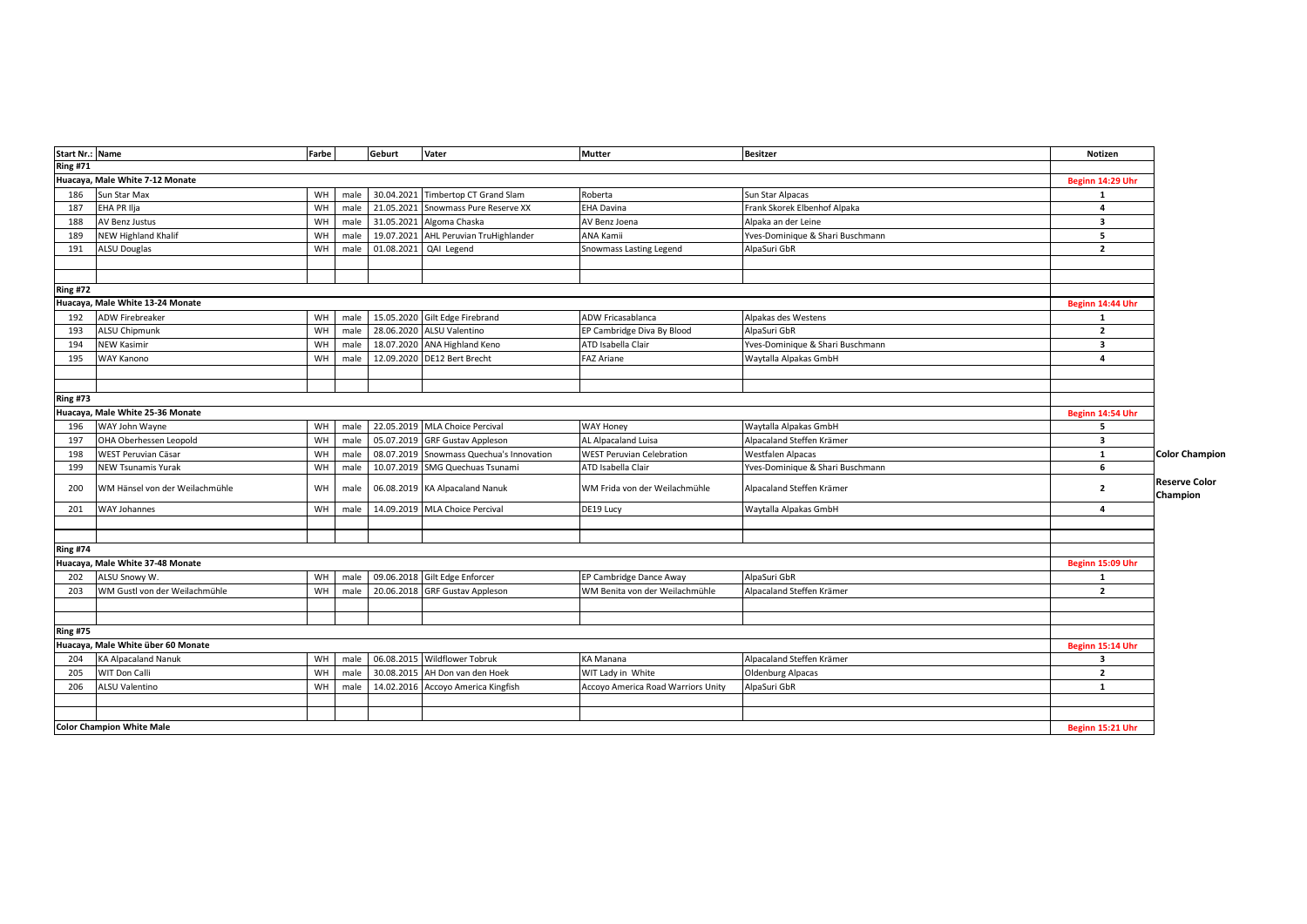## Nachzucht

| <b>Start Nr.: Name</b> |                                    |            | Farbe Nachwuchs 1              | <b>Nachwuchs 2</b>        | Nachwuchs 3            | Farm / Besitzer                      | <b>Notiz</b>   |
|------------------------|------------------------------------|------------|--------------------------------|---------------------------|------------------------|--------------------------------------|----------------|
|                        | Nachzucht Huacaya Stuten dunkel    |            |                                |                           |                        |                                      |                |
| 210                    | <b>INCA Farah</b>                  | TB         | <b>BA Bühlertal Ghostrider</b> | BA Bühlertal Heartbreaker |                        | Birgit&Swen Mack / Bühlertal Alpakas | 1              |
|                        |                                    |            |                                |                           |                        |                                      |                |
|                        |                                    |            |                                |                           |                        |                                      |                |
|                        |                                    |            |                                |                           |                        |                                      |                |
|                        | Nachzucht Huacaya Stuten hell      |            |                                |                           |                        |                                      |                |
| 211                    | <b>ALT Catalina</b>                | MF         | <b>ALT Carina</b>              | ALT Cassandra             |                        | Gerold u. Gabriela Mann              | 3              |
| 212                    | AZHO ProLeonor vom Oberberg        | <b>BG</b>  | <b>AADL Henri</b>              | <b>AADL Marie</b>         |                        | Alpaka an der Leine                  | $\overline{2}$ |
| 213                    | EP Cambridge Dance Away            | WH         | ALSU Cookie Monster            | ALSU Donatella            |                        | AlpaSuri GbR                         | $\mathbf{1}$   |
|                        |                                    |            |                                |                           |                        |                                      |                |
|                        |                                    |            |                                |                           |                        |                                      |                |
|                        |                                    |            |                                |                           |                        |                                      |                |
|                        | Nachzucht Suri Stuten              |            |                                |                           |                        |                                      |                |
| 214                    | <b>STAR Naomi</b>                  | DF         | STAR Suri Incognito            | <b>STAR Suri Whisky</b>   |                        | Saubachtal-Alpakaranch               | 2              |
|                        |                                    |            |                                |                           |                        |                                      |                |
|                        |                                    |            |                                |                           |                        |                                      |                |
|                        | Nachzucht Huacaya Hengste dunkel   |            |                                |                           |                        |                                      |                |
| 215                    | JLA Icebreaker                     | <b>MSG</b> | <b>HPY Excel</b>               | BA Bühlertal Iron Man     | AL Alpacaland Hannah   | Alpacaland Steffen Krämer            | 1              |
| 216                    | Timbertop CT Grand Slam            | MB         | Sun Star Domingo               | Sun Star Yumbilla         | Sun Star Mystic        | Sun Star Alpacas                     | $\overline{2}$ |
| 217                    | <b>Flanders Ronin</b>              | DB         | DwA Wallace                    | DwA Widdow                | <b>ALT Daro</b>        | Dreamworld Alpakas                   | 3              |
|                        |                                    |            |                                |                           |                        |                                      |                |
|                        |                                    |            |                                |                           |                        |                                      |                |
|                        | Nachzucht Huacaya Hengste hell     |            |                                |                           |                        |                                      |                |
| 218                    | <b>OLD Te Amour</b>                | MF         | OLD Simply d' Amour            | OLD Aurora d'Amour        | OLD El Moro d' Amour   | <b>Oldenburg Alpacas</b>             | $\overline{2}$ |
| 219                    | Snowmass Pure Reserve XX           | LF         | MIRIQUIDI`s Believe in me      | MIRIQUIDI's Rising Star   | MIRIQUIDI's Pocahontas | MIRIQUIDI- fine black alpacas        |                |
| 220                    | Gilt Edge Firebrand                | <b>BG</b>  | <b>ADW FirePandora</b>         | <b>ADW FireChiara</b>     | <b>ADW Firebreaker</b> | Alpakas des Westens                  | $\mathbf{1}$   |
|                        |                                    |            |                                |                           |                        |                                      |                |
|                        |                                    |            |                                |                           |                        |                                      |                |
|                        |                                    |            |                                |                           |                        |                                      |                |
|                        | Nachzucht Suri Hengste             |            |                                |                           |                        |                                      |                |
| 221                    | Surilana Peruvian Royal Innovation | WH         | STAR Suri Incognito            | <b>STAR Suri Ikarus</b>   | STAR Suri Florentina   | Saubachtal-Alpakaranch               | $\mathbf{1}$   |
|                        |                                    |            |                                |                           |                        |                                      |                |
|                        |                                    |            |                                |                           |                        |                                      |                |